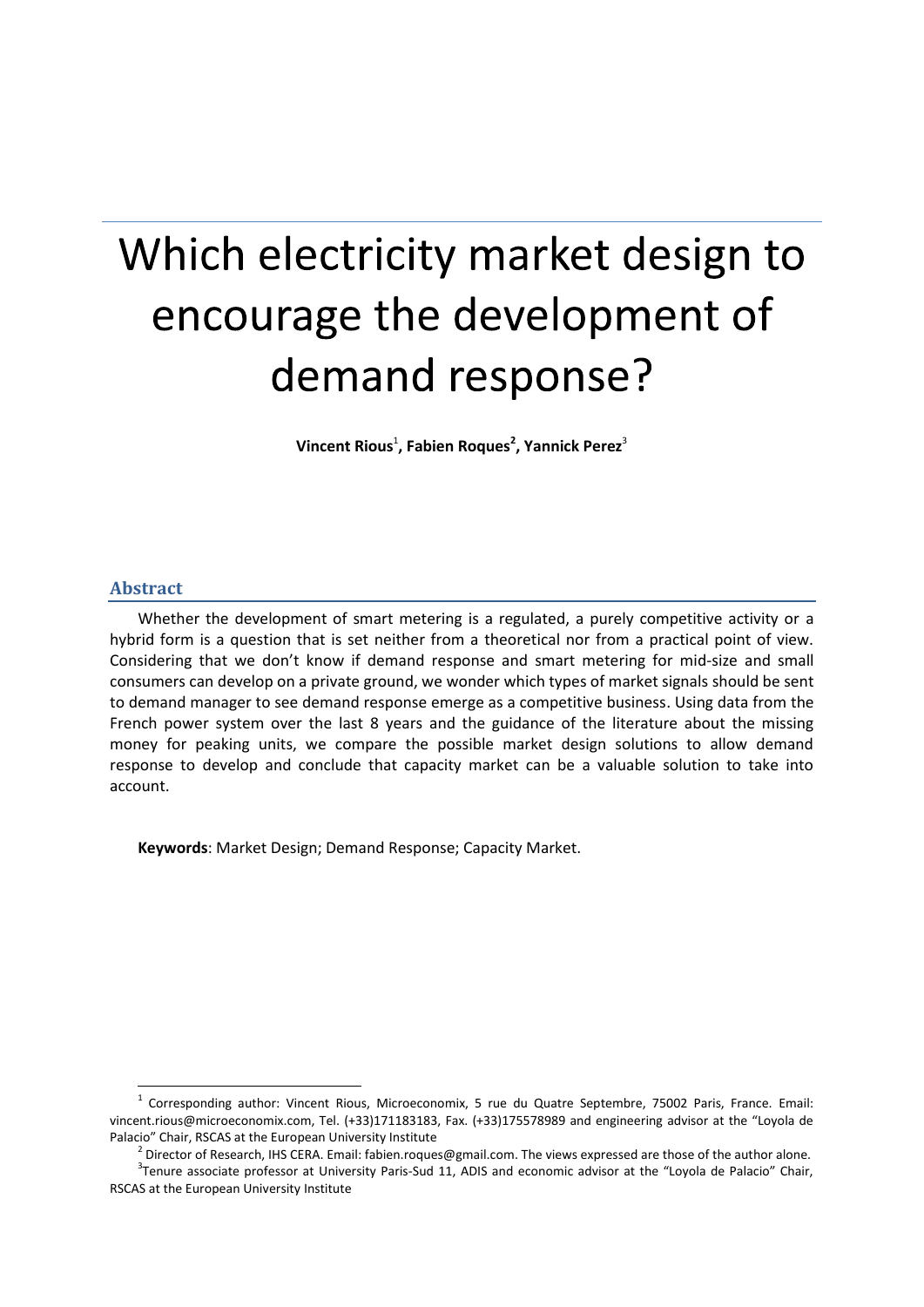## **1 Introduction**

In power systems, managing the equilibrium between generation and load has always been a key issue for the system operator as electricity cannot be stored economically. In the centralized power systems paradigm, where demand response is limited by the absence of real time metering infrastructure, power generation has traditionally born most of the burden of providing flexibility to maintain the system balance. In this paper we analyse the drivers and the market design conditions of introduction of demand response tools to manage the equilibrium between generation and load in a liberalised power market environment.

In brief, demand response consists in reducing load level of some consumers for some time when the price of electricity reaches a high level (from several hundreds of euros)<sup>4</sup>. This reduction can be directly controlled by the demand manager or otherwise be left entirely to the discretion of the consumer informed about the price of electricity (Piette et al., 2004). The main interest of demand response is that it participates in balancing the power system for some hundreds of hours a year in the same way as does the peak generation. But contrary to peak generation, demand response does achieve balancing avoiding the very expensive and CO2-emitting use of fossil fuels. Thus there is some symmetry between peaking generation and load reductions from demand response. There have been discussions highlighting that demand response can have some limitations compared to peaking units, for instance: demand response is often available for only a short duration, and possibly needs more advance notice than peaking generation, etc. The aim of this paper is not to compare in details the characteristics of peaking generation and demand response, but rather assuming that demand response can be managed in a way that makes it a substitute for peaking generation, to study the economic framework and market design that could foster the development of demand response in liberalized power markets. They both will face the same kind of issues in terms of investment, use and economic function in a market environment.

Building on this parallel between peak generation and demand response, it is interesting to review the issues and lessons from international experiences with investment in peak generation, and discuss how these are likely to affect demand response (Finon & Pignon 2008). Most liberalised power markets are characterised by a deficit of investment in peaking units, caused by a lack of revenue compared to the theoretical optimum. The problem of revenue for peak generation, the socalled "missing money" problem and their solutions have now been widely studied. The special issue of Utilities Policy edited by Finon and Pignon (2008) offers a broad analysis of the problem and of the main possible solutions through strategic reserve, long-term capacity contracts, and capacity markets. In this paper we aim to study the potential impact of the missing money problem on demand response and we conclude that it may even be sharper for a demand manager if his investment costs for the distributed intelligent metering devices are proportionally higher than the investment costs for a peak producer.

The implementation costs of demand response by the demand manager for the big industrial consumers<sup>5</sup> and the big tertiary consumers<sup>6</sup> are quite low and adapted to load management. Nevertheless, for the small tertiary and domestic consumers that stand for the biggest possibility for demand response<sup>7</sup>, the historical metering devices are not adapted<sup>8</sup>. The implementation of demand response program that can follow the hourly variations of electricity market price then requires these old metering devices to be replaced and a demand control center to be developed to aggregate the individual demand response into demand response volume big enough to be tradable on the marketplace (Albadi & El-Saadany, 2008; Faruqui & Sergici, 2009).

This new infrastructure requires a large upfront investment with uncertainty on the costs and

<sup>&</sup>lt;sup>5</sup> They generally stand for 30% of total consumption.

 $<sup>6</sup>$  The main function of a Building Management System is to manage the environment within the building (cooling,</sup> heating, air distribution, lighting, ...) to obtain the desired temperature, carbon dioxide levels, humidity, brightness, etc.

 $<sup>7</sup>$  They jointly stand for the remaining 70% of total consumption.</sup>

 $^8$  At best, these metering devices distinguish two to three ranges of several hours in a day.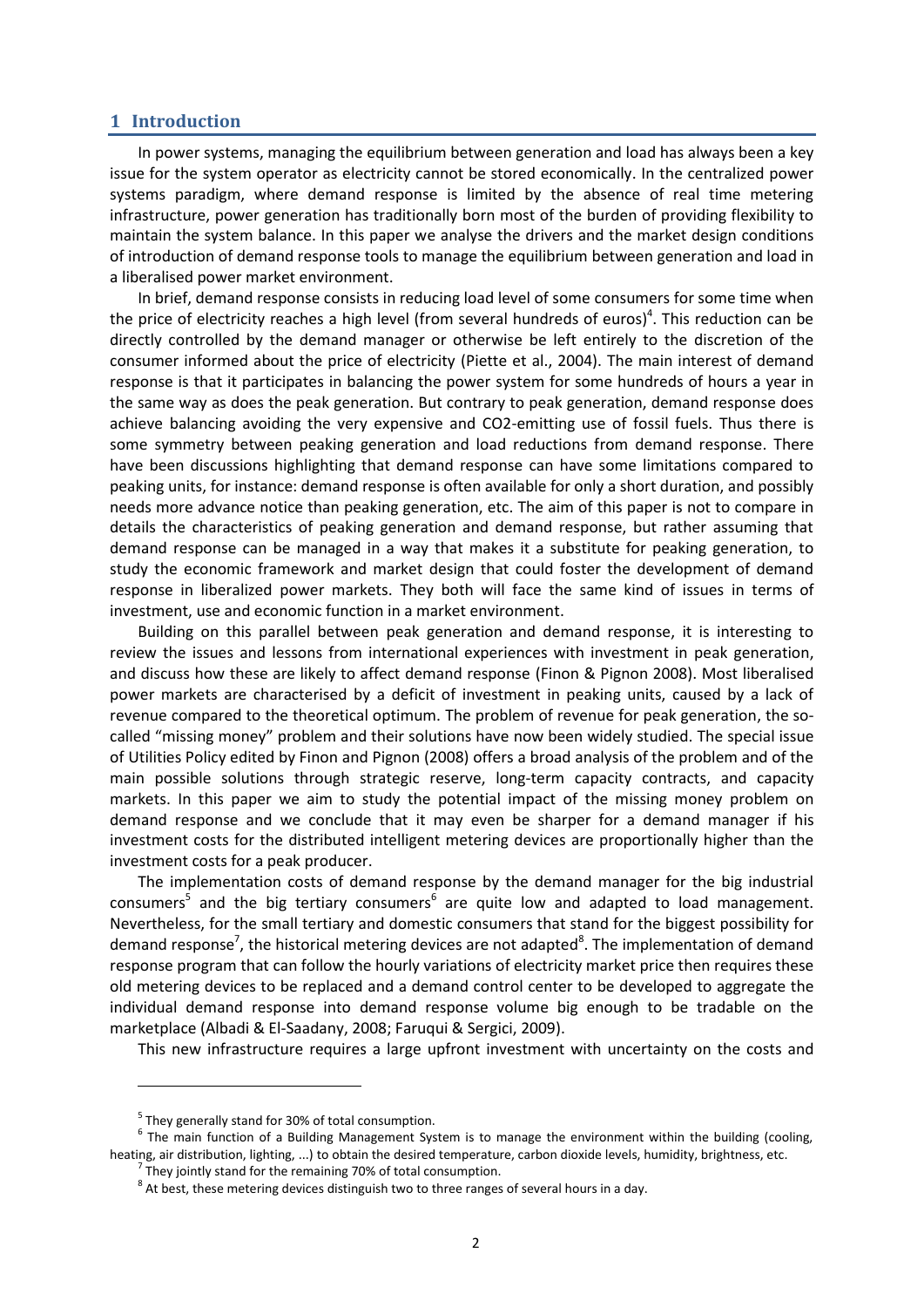returns (Haney, Jamasb and Pollitt 2009). For instance in France, the "Linky" program to deploy smart meters is evaluated between 4 and 8 billions euros depending on the sources for the installation of 30 million new intelligent metering devices<sup>9</sup>. This new infrastructure being brand new, to our knowledge, no detailed information is available to evaluate the extent of economies of scale and so the competitive or regulatory nature of demand response program.

The market design and business model that could foster the development of demand response toward small (domestic and tertiary) consumers in an efficient manner are still unclear (EU DEEP recommendations; Peeters et al. 2009; Saguan, 2009, Haney, Jamasb and Pollitt 2009). Some demand response pilot programs are currently running in Europe or in the USA. Whether the development of smart metering is a regulated, a purely competitive activity or and hybrid form to be defined is a question that is set neither from a theoretical point of view nor from a practical point of view yet. In practice, demand response programs in market environment can be illustrated with the polar case of some states in the USA and of France. Competitive demand response has quickly developed in several states in the USA (Walawalkar, Blumsack, Apt, & Fernands, 2008; Cappers, Goldman, & Kathan, 2009; Haney, Jamasb and Pollitt 2009) while the volume of demand response in France has decreased since the liberalisation of the power system (falling by  $50\%^{10}$ ) and new entrants in this activity seem to face difficulties to settle.

Considering that we don't know if demand response and smart metering for mid-size and small consumers can develop in a liberalized market environment, we define which types of market signals should be send to demand manager to see demand response emerge as a competitive business. Hence answering this question leads to the conclusion that demand response and smart metering can be a competitive activity under the conditions that an adapted market design is implemented. Our paper then proposes a market design solution by making an analogy of a limited extent between a demand response program and a peak generator.

Our paper is structured as follows: we first specify the characteristics that distinguish demand response from peak generation. Then, we highlight the problem of compensation that a demand response program would experience on a power market. At last we study the matching between the incentive mechanisms implemented to ensure sufficient peak generation investment and the specificities of demand response. We conclude about the ability of pure liberalized market solution to provide sufficient incentives for the development of demand response.

# **2 Differences and similarities between a demand response program and a peak generator**

A demand response program is similar to a peak generator for its use and dynamics while it has also differences, which imply that the evaluation of the "missing money" problem for a demand response program cannot only rely on the study of the same problem for a peak generator.

Considering these differences between a demand response program and a peak generator, the evaluation of the missing money shall be adapted to be transposed to the case of a demand response program.

## 2.1 Differences between a demand response program and a peak generator

**.** 

A demand response program and a peak generator are not pure substitutes because four differences distinguish them.

First, a load curtailment can only happen if demand was planned and anticipated with sufficient notice. For the moment, curtailment in the residential sector was mainly planned on energy uses

<sup>&</sup>lt;sup>9</sup> To widen the range of possible cost, a French independent demand response aggregator pretends that his investment costs are 20 times smaller than the investment cost of a peaker.

 $10$  There was 6 GW of demand response before the liberalisation of the French power system while it is now estimated to only 3 GW (Sources: RTE, 2003, 2010)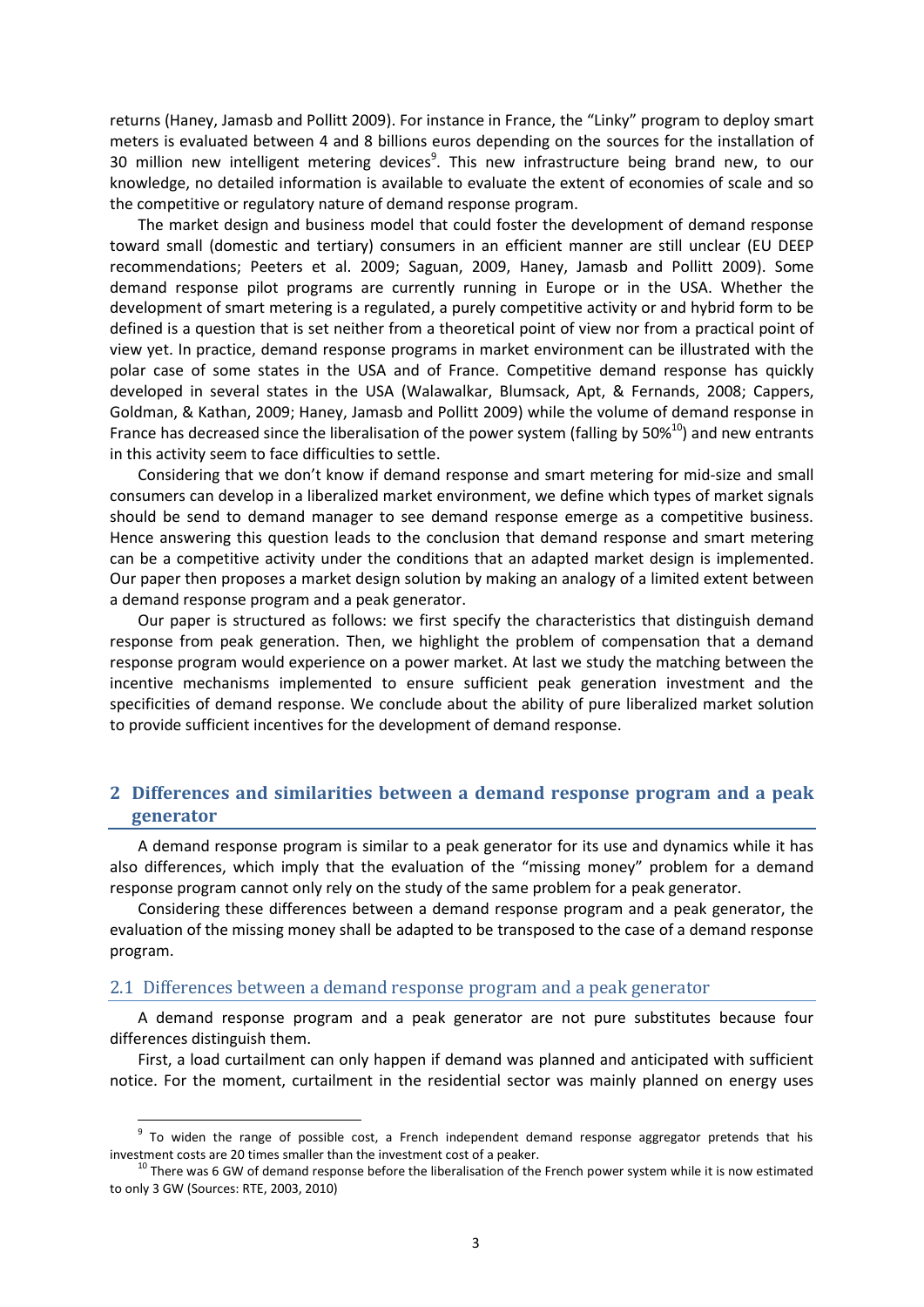with inertia such as the production of cold or heat to avoid any disturbances of the consumers. However, these energy uses with inertia are only active when demand is high<sup>11</sup>.

The second difference between a demand response program and a peak generator is the Cold Load Pick-Up (CLPU) effect. The CLPU is the additional energy and power temporarily needed to compensate the previous curtailment. The two main parameters of the CLPU effect are its size and its duration. These characteristics are essential to the profitability of a demand response operator. If the level of the CLPU effect is smaller than 100%, any demand curtailment saves energy and is also likely to induce money savings<sup>12</sup>. And the smaller the CLPU effect is, the higher the money savings are. The following figure illustrates a CLPU effect of 100% (which means the curtailment does not modify, neither increasing nor decreasing, the energy consumption) and lasting twice the time of the curtailment. $^{13}$ 





The third specificity of demand response program compared to peak generation units is that it is an intermediated tool of management, which makes the business model complex for deployment of demand response (Albadi & El-Saadany, 2008; EUDEEP business model 1). In most of the demand response programs, it is not the demand manager that directly curtails its customers, he just sends them a price signal telling them that they should curtail. They then have to react to price signals within the limits of their other constraints. Thus, it is difficult for a demand manager to predict and commit to a response rate among its customers and therefore the real capacity of its demand response program.

Some operators then choose to sell controlled demand response program. The operator takes care of the direct curtailment of its customers in a way that they do not feel any disturbance. This solution has however two drawbacks. Firstly, the operating costs of the demand manager are much higher than in the previous solution, because of the establishment and operation of a demand-side management dispatching, which will manage the curtailment of all customers. Then, even with a controlled demand response program, the consumer always has the right to overrule the order of curtailment and to continue to consume electricity. The rate of response from consumers to a curtailment order will never be 100%, and it may be may vary on a wide range. It was then

<sup>&</sup>lt;sup>11</sup> Load is high when weather is hot for power systems with a lot of air conditioners or when weather is cold for power systems with a lot of electric heaters.

 $12$  Conversely, any CLPU effect above 100% means that any demand curtailment induces a global increase in energy consumption and higher energy expenses.

 $13$  See Agneholm (1999) for a quite broad characterisation of the CLPU effect.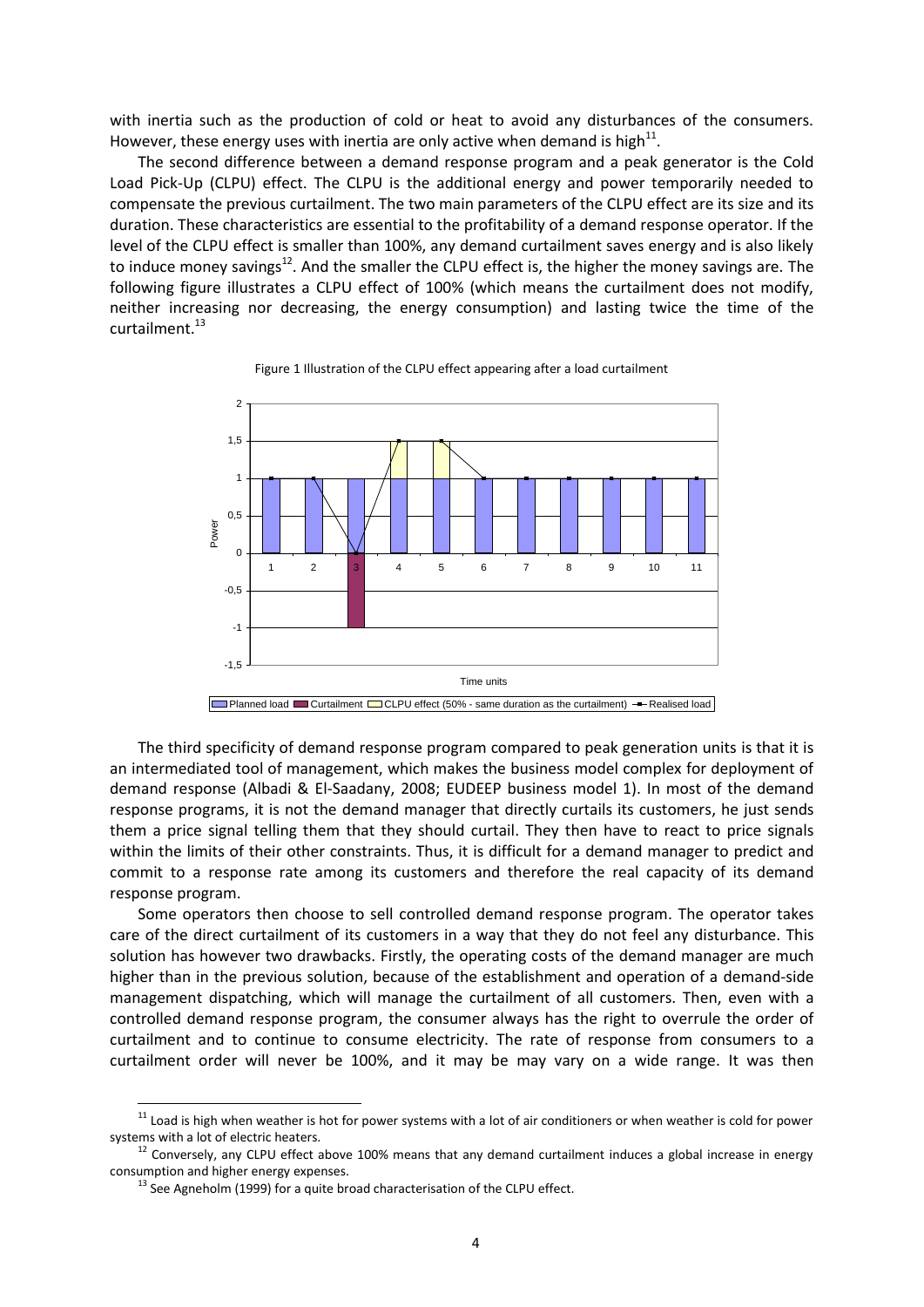experienced between 9% and 53% in the North East of the USA (Cappers, Goldman, & Kathan, 2009).

Lastly, there is also the issue of entry and exit of customers because demand response program is a commercial activity that caters to residential or tertiary customers. Therefore, the demand response capacity of an operator may vary over time depending on the dynamics of its customer base.

Considering the intermediated nature of demand response for small and medium size consumers, it may be difficult for such a demand response program to provide ancillary services when needed. The provision of secondary reserves implies that the respondent receives a signal displayed the TSO itself over a dedicated telecommunication infrastructure. If demand response provided secondary reserves, this would impose that this dedicated infrastructure be extended toward. Besides, the response time typically required for ancillary services providers seems hardly compatible with the intermediation needed in demand response program. And ancillary services being the first reaction of power system to hazard, its limited controllability induces a de facto limited participation in the provision of ancillary services.

## 2.2 Similarities between a demand response program and a peak generator

A demand response program can be used to replace a peak generator in a limited number of situations only. In order to determine the uses where a peak generator and a demand response program are substitute, we consider first the alternative uses of a peak generator. We evaluate then the extent to which a demand response program can provide the equivalent services.

First, a peak generator is scheduled day-ahead to supply energy only during the peak demand hours. This is because a peak generator has higher marginal cost than other units and it is the last type of generation units to be planned and started up to supply energy to load. The fact that a peaking generator is dispatched after all other units to meet the residual demand makes the revenues of a peaking generator very hard to predict and very uncertain. An investment into a peak generator is thus very risky because it depends on the level of power demand that, itself, depends on extreme weather conditions. For a power system that experiences high levels of demand during the cold season, a very cold year will mean that the peak generator will run for a large number of hours. Contrarily, a warm year will mean that the peak generator may not run at all, being then unable to payback the annuity of its investment. The same reasoning applies in a similar manner for power system that experiences high levels of demand during the warm season like in the USA (because of an intensive use of air conditioning).

The second and third use of a peak generator is related to its characteristics of high flexibility and short start-up time. This feature is very valuable in real time to balance generation and load. Indeed, the time to react to an imbalance in real time is short. The automatic ancillary services must react in seconds or minutes during fifteen to twenty minutes after the disturbance. After more than fifteen minutes of imbalances, the capacity of ancillary services must be restored so that the power system can support any new imbalances. This requires that a generator be started up (so called "black start") (or that a demand response operator curtail load) in less than 15 minutes. A peak generator is adapted both to provide ancillary services because it is very flexible once started-up and to be started up quickly. Indeed, peak generators or hydro generators with dams are the principal generators to be used to act in such a short delay $^{14}$ .

A demand response program can replace a peak generator only for two uses, on a daily basis and for adjustments. A load curtailment can be planned day-ahead when load is high to help and balance supply and demand. A load curtailment can be activated in real time to compensate imbalances.

However, the differences between a demand response program and a peak generator, detailed hereafter, make it impossible for a demand response program to provide ancillary services.

 $14$  The provision of ancillary services is generally risk-free because a part of the remuneration is associated to the availability of capacity. However, the activity of adjustment in real time implying starts-up is risky for a peak generator because its use depends on uncertain imbalances.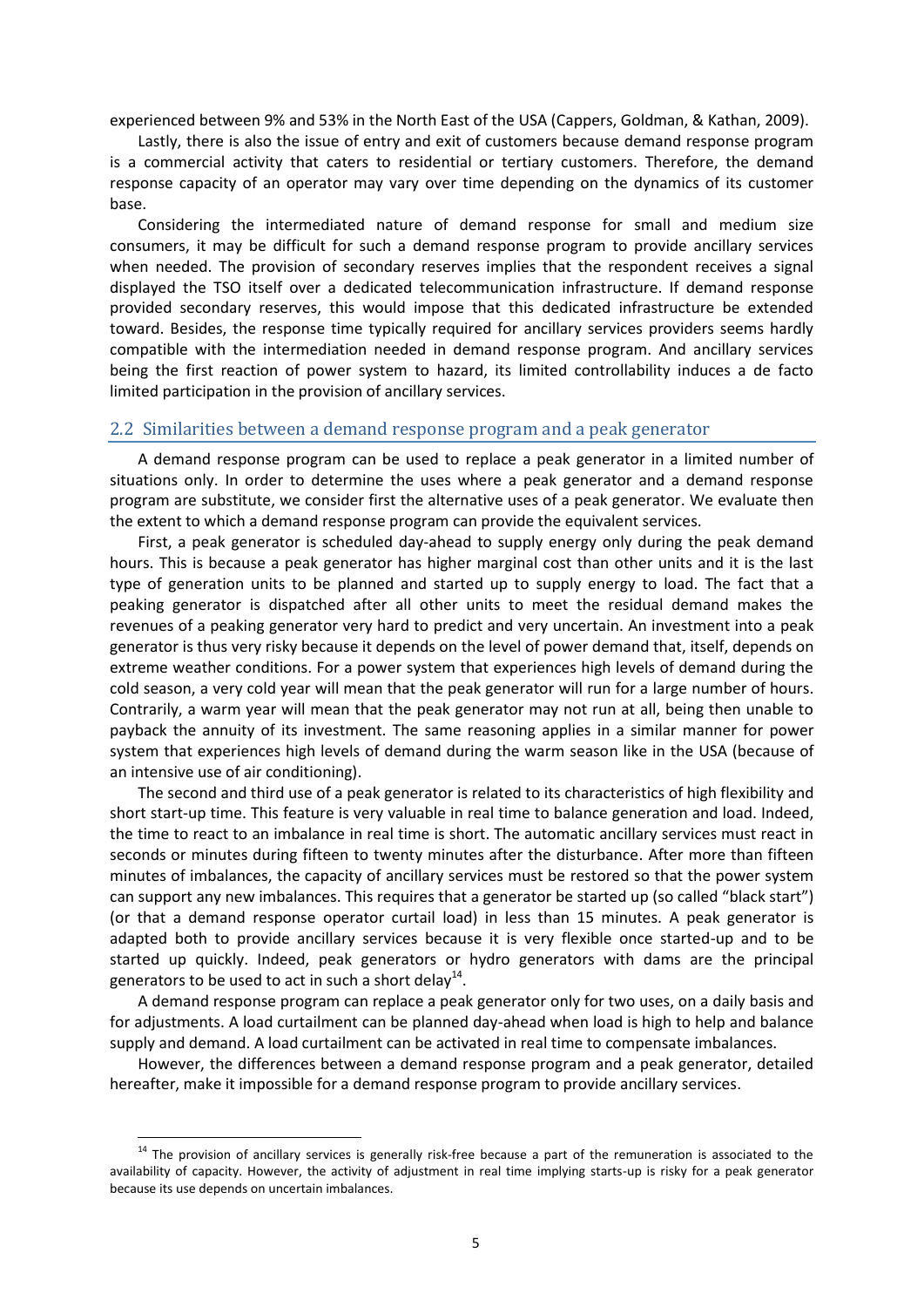The similarities of demand response program and peak generator makes us anticipate that the demand response program may face the same problem of alignment with the market design as the one experienced by peak generator.

## 2.3 A missing money issue?

At the time of renewing or extending peak generation units, several markets have experienced low level of investment. This was due to the insufficient revenue these investors were receiving from the market signals and to the risk they perceived from these signals since they are paid for hundreds of hours in a year only and with great variations from a year to another (Joskow, 2008). Several hours in a year, the market is so tight that the spot price soars and blithely exceeds several thousand euros/MWh (Joskow, 2008). This scarcity rent is very important for the peak generator because it allows them to cover its investment costs during its few hours of operation. In the extreme case where demand is greater than production, prices even reached a threshold at which some consumers prefer to disappear spontaneously rather than to pay for the asked price. This threshold is generally noted "VoLL" for Value of Lost Load.

Many regulators however see this very high price as a market failure or as a politically unbearable price situation. To solve this problem, some regulators set a price cap that the market price can never exceed. This price cap then limits the income generated by the peak generator and reduces the incentive to invest in such generation facilities. Other things equal, the price cap will have the same effect for the remuneration of a demand response operator that is only remunerated through the energy markets.





All these considerations lead to the identification of a lack of revenue, the so called "missing money" for any facilities (peak generator or demand response) acting during the peak hours. A possible solution would be for them to be paid for their availability to produce energy or curtail load during the peak hours, and not only for the energy production or curtailment. A peak generator would then be paid for its availability during the peak hours and for its production when dispatched. And a demand response program would then be paid for its availability during the peak hours and for the effective undergone curtailment.

Peak generator had difficulties to recover its investment cost in some market designs while others allow them to cope with this so called "missing money" problem (see below). However, given the four characteristics of a demand response program established in this section (appearance only when demand is high, CLPU effect, control and dynamics of customer base), a market design adapted to the development of peak generation may not necessarily be adequate for the deployment of demand response. A research of alignment between the market design and the demand response characteristics is then needed to ensure its deployment.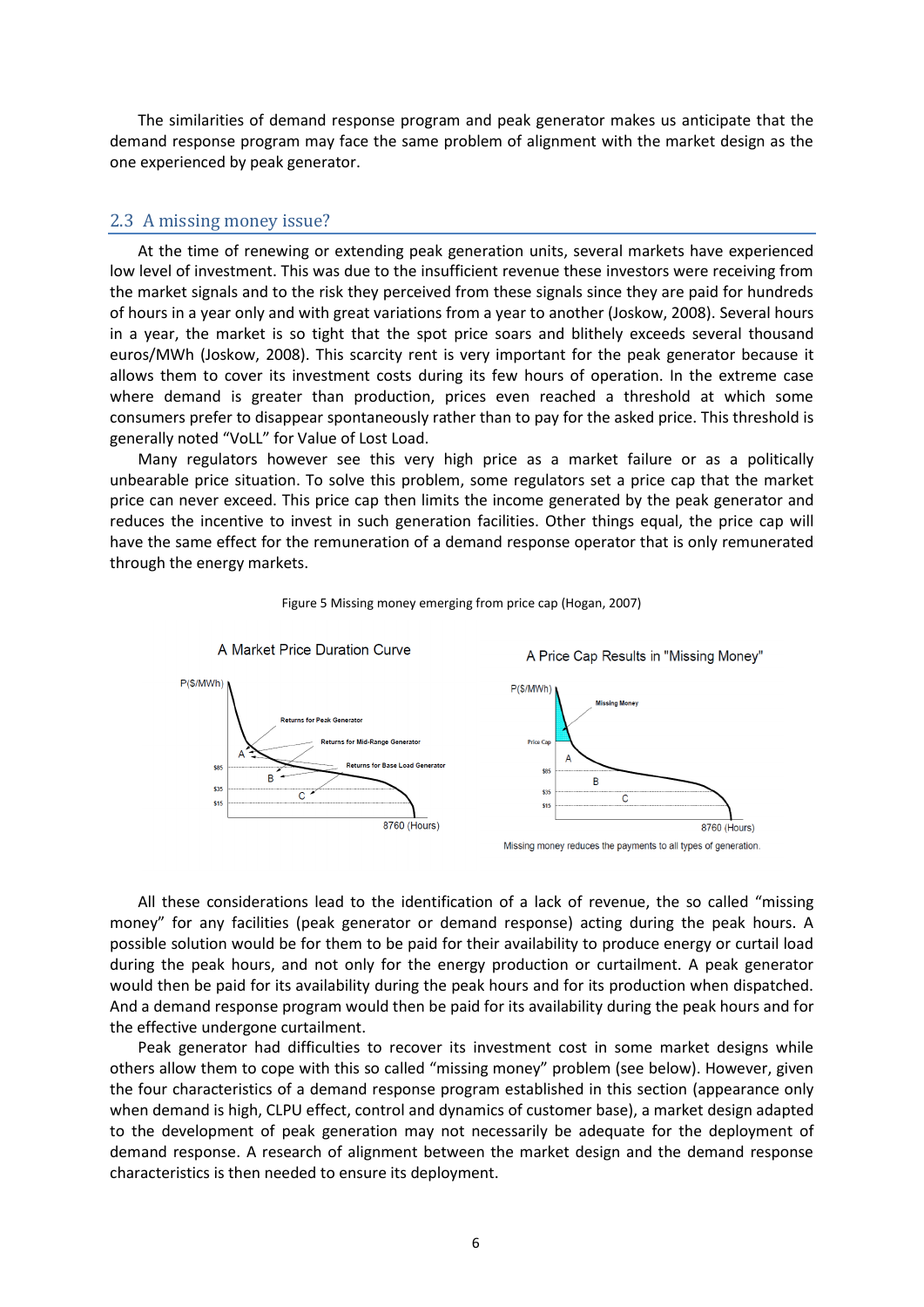## **3 The need to pay a demand response program for availability**

We now evaluate the potential missing money problem for Demand Response. First, we recall the two main revenue sources for a peak generator, either the spot day-ahead market or the balancing market. Second, we evaluate the revenue that can be expected from these markets and we extract general conclusions using data from the French case.

## 3.1 Two markets to buy and sell electricity

Liberalised power markets actually consist in a chain of closely connected markets with different time horizons, from forward markets years ahead to real time markets. A producer can choose to sell its electricity mainly on two different markets: a market said "Spot" or day-ahead market, and a balancing market used to compensate for real time imbalances between generation and load (Saguan et al., 2009).

In France, the spot day-ahead market is run by the Power Exchange "EPEXSpot"<sup>15</sup>. Each day at 11:00, a market player may submit voluntary offers on this exchange: for every hour day-ahead, he may offer a buy or sale bid. Intraday trade is also possible on EPEXSpot. But these exchanges represent a much smaller volume than the day-ahead one.

As for the balancing market, it is a tool for the Transmission System Operator (TSO) to ensure the balance of the power system in real time. Each player in this market bids upward or downward. In case of system imbalance, the TSO asks for the balancing market and selects some bids to balance back generation and load.

The balancing market is also completed by the ancillary services (primary and secondary reserves) that allow rapid automatic balancing. The provision of ancillary services can be regulated or organised as a market. The remuneration that generators receive from the provision of ancillary services is quite small compared to the remuneration provided by the day-ahead and real time markets. For instance, in France, the average yearly cost of ancillary services is less than 1 €/MWh (with an annual cost around 300 million € to serve around 450 million MWh) compared to the average peak spot price of electricity close to  $60 \epsilon /$ MWh on EPEXSpot<sup>16</sup> (CRE, 2010).

These day-ahead and real time markets are in France and in most of the European countries the main sources of remuneration for different electricity generators, after the bilateral market. A generator with a winning bid on the Spot Market is paid the spot price. A generator with a winning bid on the balancing market is generally paid his bid price. Let us now see the distinct impact of these two systems of remuneration on a demand response program.<sup>17</sup>

# 3.2 The need to remunerate a demand response program for its availability

Considering the similarities and differences between a demand response program and a peak generator, the objective of this section is to evaluate whether a demand response program would be profitable in an "energy-only" market context transposing previous analyses of this problem for peak generators on the case of a demand response program.

## 3.2.1 Cost estimations

 $\overline{a}$ 

To do so, we consider two polar scenarios for the different costs: the optimistic scenario using the most positive data set and the pessimistic scenario taking into account the less enthusiastic assessments. As it is impossible to know precisely the real future costs, this methodology allows us to give realistic bounds to the debate.

In the optimistic scenario, we use the following estimations. The cost of a demand response program can be estimated after the costs of the Linky project in France (estimated at four billion € by

<sup>&</sup>lt;sup>15</sup> Previously called PowerNext until 2009.

<sup>&</sup>lt;sup>16</sup> Source: CRE, 2010. Observatoire du marché de gros de l'électricité. 1er trimester 2010.

<sup>&</sup>lt;sup>17</sup> Transmission constraints are integrated in the day-ahead or real time prices paid to the winning bids.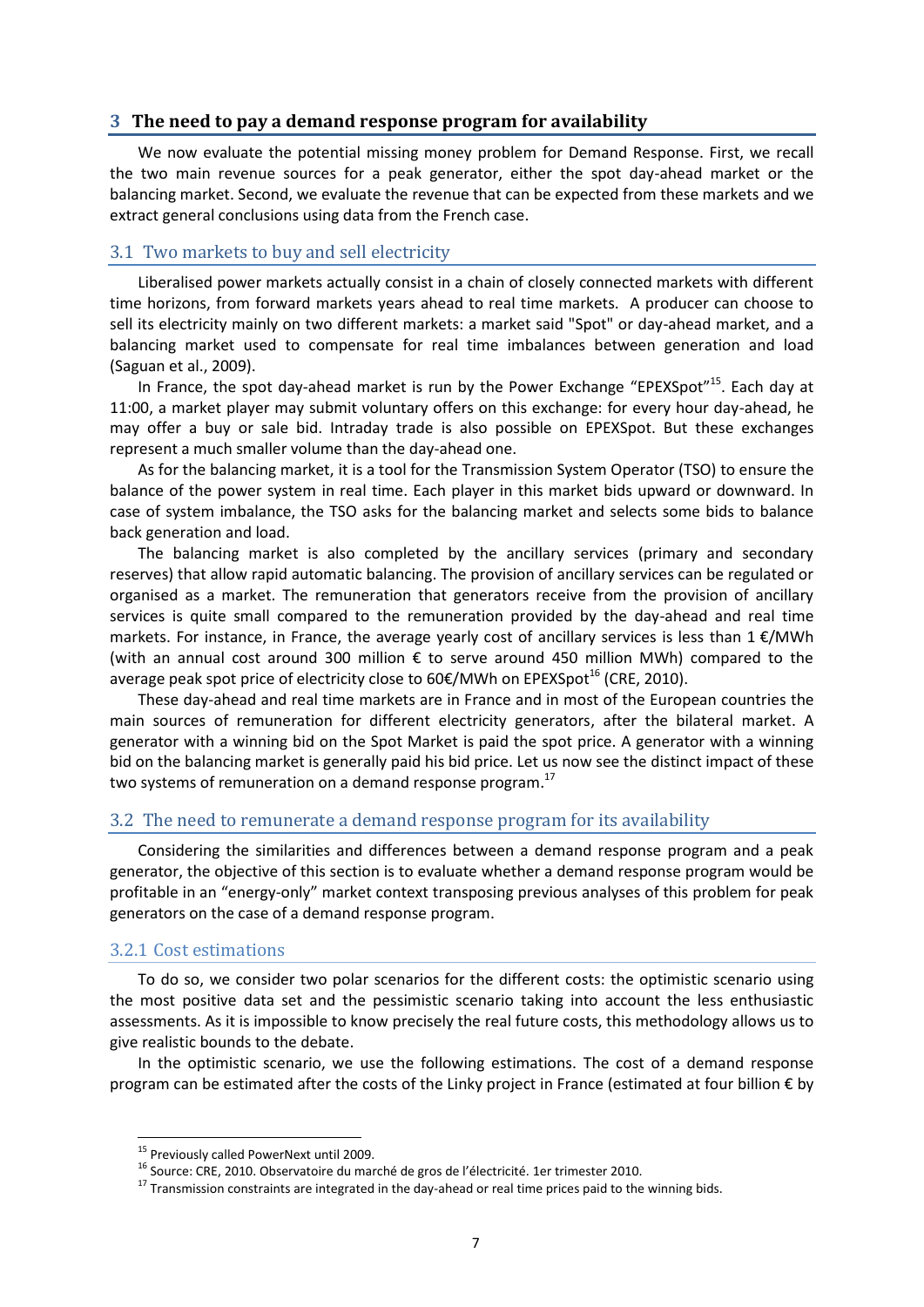ERDF) $^{18}$ . We rely on other optimistic assumptions with a long lifetime for meters (40 years), a discount rate for a regulated company (8%) and a significant potential for demand side-management capacity (13GW).

In the pessimistic scenario, we use the following estimations. The cost of the demand response program can be estimated from the FNCCR<sup>19</sup> evaluation of the Linky projects with 8 billion euros. We rely on other pessimistic assumptions with a short lifetime for meters (20 years – due to the innovative and fragile feature of the used technology), a low and high market discount rate (respectively 15% and 20% according to the anticipated risk level of the investment) and a potential for demand side-management capacity limited to its level before the reform (6GW).<sup>20</sup>

These assumptions lead to an annualised cost of 335 million euros for the optimistic scenario and between 1267 and 1636 million euros for the pessimistic scenarios.

We then compared these cost with the benefit that demand response could generate at maximum from the market. As a consequence, we suppose that the introduction of demand response would not depreciate price. Besides we suppose that the potential of demand response is fully used each year. It is optimistic since the use of full capacity of demand response may depend on the load level. Meanwhile, once the investments are done, it is more interesting to implement the demand response program as much as possible.

The table below summarises our assumptions and results of our calculation.

| <b>Scenarios</b> | Costs ( $M\epsilon$ ) | Lifetime for<br>meters (years) | Discount rate<br>(%) | Annualised<br>investment<br>cost(ME) | Demand<br>response<br>capacity (GW) | Average<br>annualised<br>investment<br>cost (k€/MW) |
|------------------|-----------------------|--------------------------------|----------------------|--------------------------------------|-------------------------------------|-----------------------------------------------------|
| Optimistic       | 4 0 0 0               | 40                             | 8                    | 335                                  | 13                                  | 26                                                  |
| Pessimistic      | 8000                  | 20                             | 15                   | 1267                                 | 6                                   | 211                                                 |
|                  |                       |                                | 20                   | 1636                                 | 6                                   | 273                                                 |

Table 1 Assumptions of the optimistic and pessimistic scenarios for the calculation of the investment cost of a demand response program

Even if no information is available to our knowledge about the variable cost of demand response for a demand response operator, it must not be neglected. When the consumer has contracted a fixed price rate, the demand response operator must pay the consumer to award him for his efforts of curtailment (RTE, 2011). Besides, in the case of a demand curtailment in real time, the generator must also be compensated for its planned but unsupplied energy (see Glachant & Perez, 2010 for references).

A last uncertainty about demand response is the cold load pick-up effect. To avoid any case by case study<sup>21</sup>, we will assume that the duration of the CLPU effect is equal to the duration of the related demand curtailment. We will then consider three levels of CLPU effect, first 0% (no CLPU effect), 50% and 100%.

## 3.2.2 Revenue estimations

A demand response operator can earn revenues on the spot market and/or on the real time market. The timeframe of the spot market allows him to optimise its portfolio of units (comprising individual power plants, demand response from big consumers and the aggregation of demand response of small consumers). Inversely, any action on the real time market implies the identification of individual units. But price is higher on the real time market than on the spot price recognizing the

 $18$  An independent demand response operator estimates that his investment cost is even smaller, until twenty times less than the investment cost of a peaker, that is to say around 3 k€/MW.

<sup>&</sup>lt;sup>19</sup> The FNCCR is the National Federation of Local Authorities Licensors and Boards.

<sup>&</sup>lt;sup>20</sup> The optimistic and pessimistic cost levels for the installation of 30 million smart meters in France are consistent with standard costs for these technologies (Deconinck, 2008)

 $21$  See Agneholm (1999).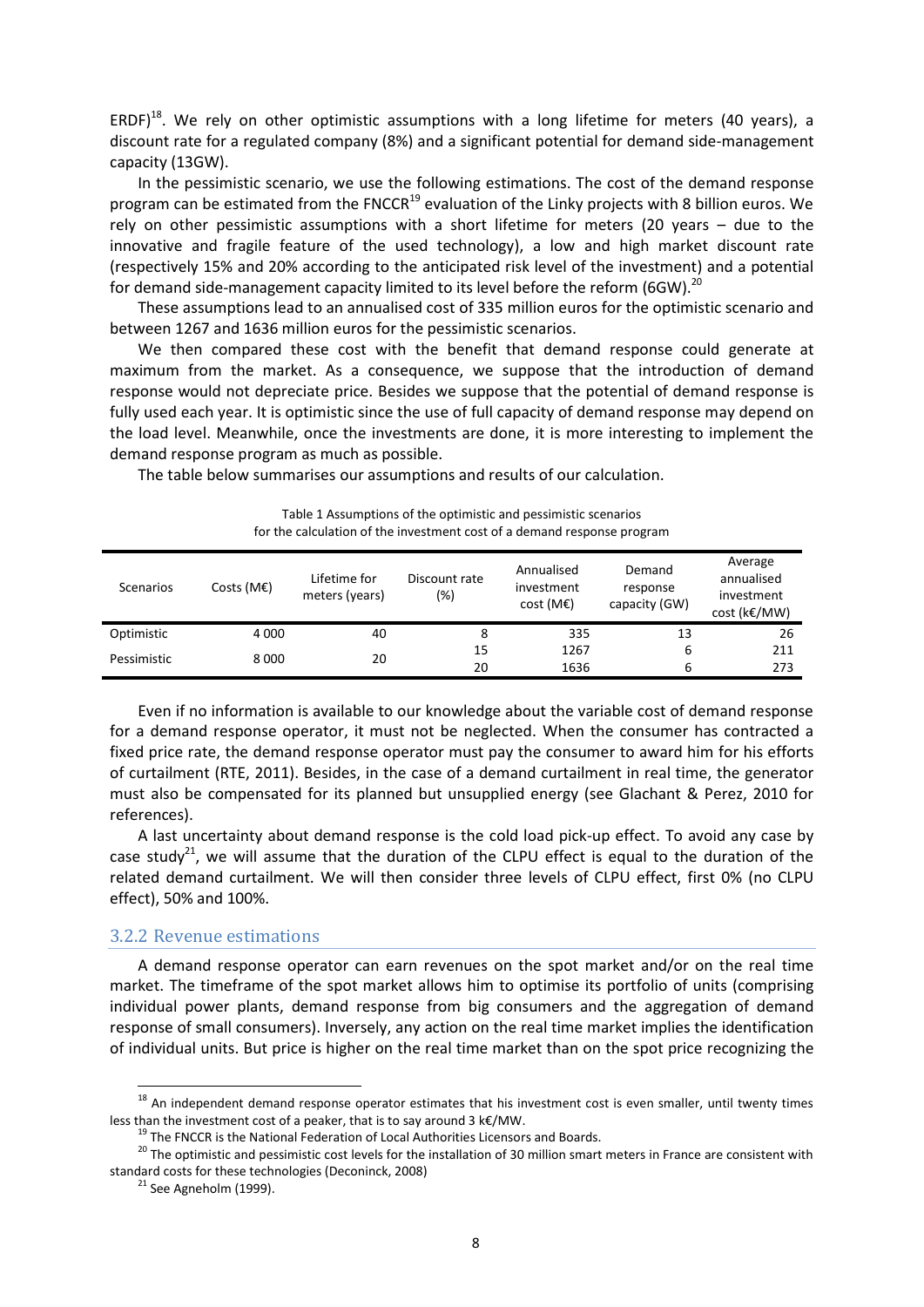premium value of flexible generators. We then compare the benefits for a demand response operator to sell two types of products, on the one hand an optimised spot product and a real time product for balancing.

*a) Estimations of the revenue of a demand response operator on the day-ahead spot market* 

The optimised spot product we consider is similar to the one proposed by RTE (2011) in the framework of discussions about the characterisation of demand side response in the CURTE $^{22}$ , the Comity of Users of the Electric Transmission Network, in order to calculate the marginal gross gain of a demand response operator between 2006 and 2008. RTE (2011) considers a theoretical product optimised at the daily scale. This product could be the result of an aggregation in the portfolio of a supplier. It is then less restrictive than a curtailment that would happen for a unique customer<sup>23</sup>. The studied product is a 1MW load curtailment activated 1 hour a day during the daily peak and with a CLPU effect occurring optimally during the off-peak time<sup>24</sup>. This product is remunerated by the spot price.

Table 2 presents the average revenue that a demand response operator would receive with such an optimised product for three levels of the CLPU effect, 0%, 50% and 100% between 2002 and 2010.

| Average revenue ( $k \in$ /MW) from the spot |                                                |     |      |  |  |
|----------------------------------------------|------------------------------------------------|-----|------|--|--|
|                                              | market for different levels of the CLPU effect |     |      |  |  |
| Year                                         | 0%                                             | 50% | 100% |  |  |
| 2002                                         | 12                                             | 9   | 7    |  |  |
| 2003                                         | 20                                             | 17  | 15   |  |  |
| 2004                                         | 15                                             | 13  | 10   |  |  |
| 2005                                         | 28                                             | 24  | 20   |  |  |
| 2006                                         | 30                                             | 27  | 23   |  |  |
| 2007                                         | 31                                             | 28  | 25   |  |  |
| 2008                                         | 39                                             | 33  | 29   |  |  |
| 2009                                         | 26                                             | 23  | 20   |  |  |
| 2010                                         | 17                                             | 15  | 14   |  |  |

Table 2 Average revenue from the spot market for a demand response program with different levels of the CLPU effect between 2002 and 2010

Figure 2 Comparison between the average annual investment cost of a demand response program and its estimated annual revenue from the spot market between 2002 and 2010



Several findings emerge from the study of Figure 4. First, we see high volatility of revenues for

<sup>22</sup> In French, *Comité d'Utilisateurs du Réseau de Transport d'Electricité*.

<sup>&</sup>lt;sup>23</sup> In this situation, the rebound effect would happen just after the curtailment period.

<sup>&</sup>lt;sup>24</sup> RTE assumes the level of the CLPU effect to be 75%.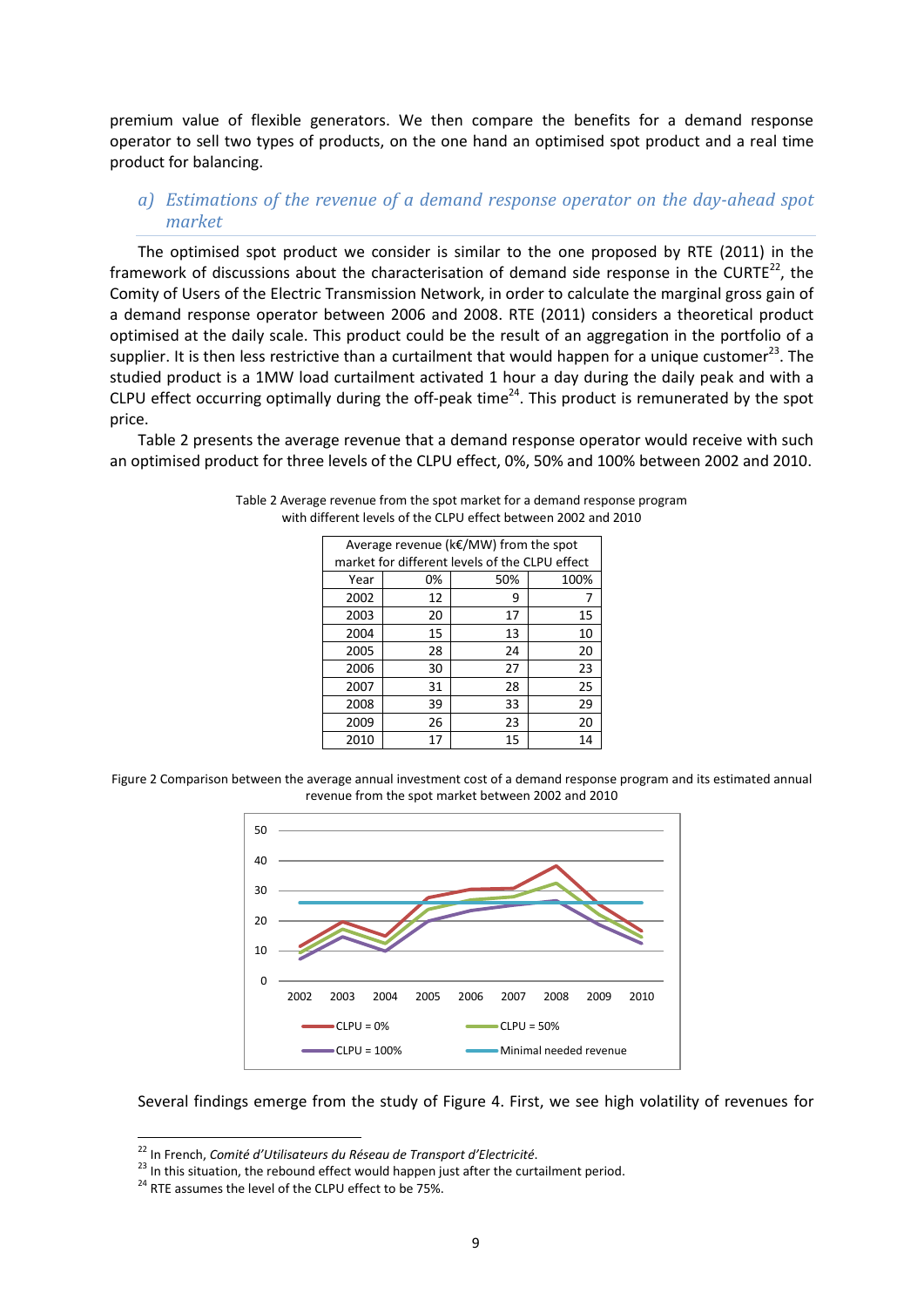demand response bid in a day-ahead market. We also note that for some years (2002 and 2004), the demand response program generates a small income. Besides and more importantly, we see that depending on the scenario, demand response may not be able to recover its investment cost with the spot energy market. The years 2002-2008 correspond to a period when there was a growing need for investment in peaking units, as peak demand increased significantly over the period, such that the results seem to indicate that the spot market would remunerate enough demand response to warrant investment.

Even the optimistic situation has to be undertaken carefully because of two assumptions used for this calculation have a very positive impact of overvaluation. First we assume that massive use of demand response does not change price. In reality price changes when demand and production varies of a certain amount. Market resilience measures this change. No information about the market resilience is directly available for France to our knowledge but it can be estimated from the resilience of the Belgian market. Indeed, the spot price in Belgium is equal to the spot price in France more than 65% of the time between 2007 and 2009<sup>25</sup>. The annual average resilience of the Belgian market was then between 1.40 €/MWh and 3.87 €/MWh for a 500 MW decrease of demand<sup>26</sup>. The above result should then be tempered by 1.40 €/MWh to 3.87 €/MWh.

Moreover, we consider an optimised product. If we consider the  $2^{nd}$  highest and the  $2^{nd}$  smallest day-ahead spot prices, the total spot revenue between 2002 and 2010 for a demand response operator decreases by 10%, 15% if we consider the 3 $^{rd}$  highest and the 3 $^{rd}$  smallest day-ahead spot prices, 22% if we consider the  $5<sup>th</sup>$  highest and the  $5<sup>th</sup>$  smallest day-ahead spot prices.

# *b) Estimations of the revenue of demand response operator on the real time market*

The problem of missing money is also present if we consider a demand response program focusing on the real time market. The previous optimised product could not be implemented in real time because the generation and load units are redispatched individually. The demand response product to be activated there is then different from the previous one. Here we consider only a load curtailment that may not exceed 30 minutes to avoid any disturbances for the consumer. It can however be activated every 2 hours.

A CLPU effect can also happen with a variable intensity. For a CLPU effect below 100%, the cumulated demand will have the following profile when individual loads are successively curtailed during 30 minutes. The cumulated demand will be zero during the first 30 minutes. Then the demand will be limited to the percentage of the CLPU effect because it results from the addition of a load curtailment and a CLPU effect from a previous curtailment. A CLPU effect will follow the end of all the curtailment. The figure below illustrates such a profile of curtailed demand with a CLPU effect of 50%.

<sup>25</sup> <sup>25</sup> Source: [http://www.rte-france.com/fr/developpement-durable/nos-engagements-3/indicateurs-2/volet](http://www.rte-france.com/fr/developpement-durable/nos-engagements-3/indicateurs-2/volet-economique-2/convergence-des-prix-de-marche-2)[economique-2/convergence-des-prix-de-marche-2](http://www.rte-france.com/fr/developpement-durable/nos-engagements-3/indicateurs-2/volet-economique-2/convergence-des-prix-de-marche-2)

 $\frac{26}{6}$  Source[: http://www.belpex.be/uploads/Market\\_resilience\\_analysis.pdf,](http://www.belpex.be/uploads/Market_resilience_analysis.pdf) consulted 1st April 2011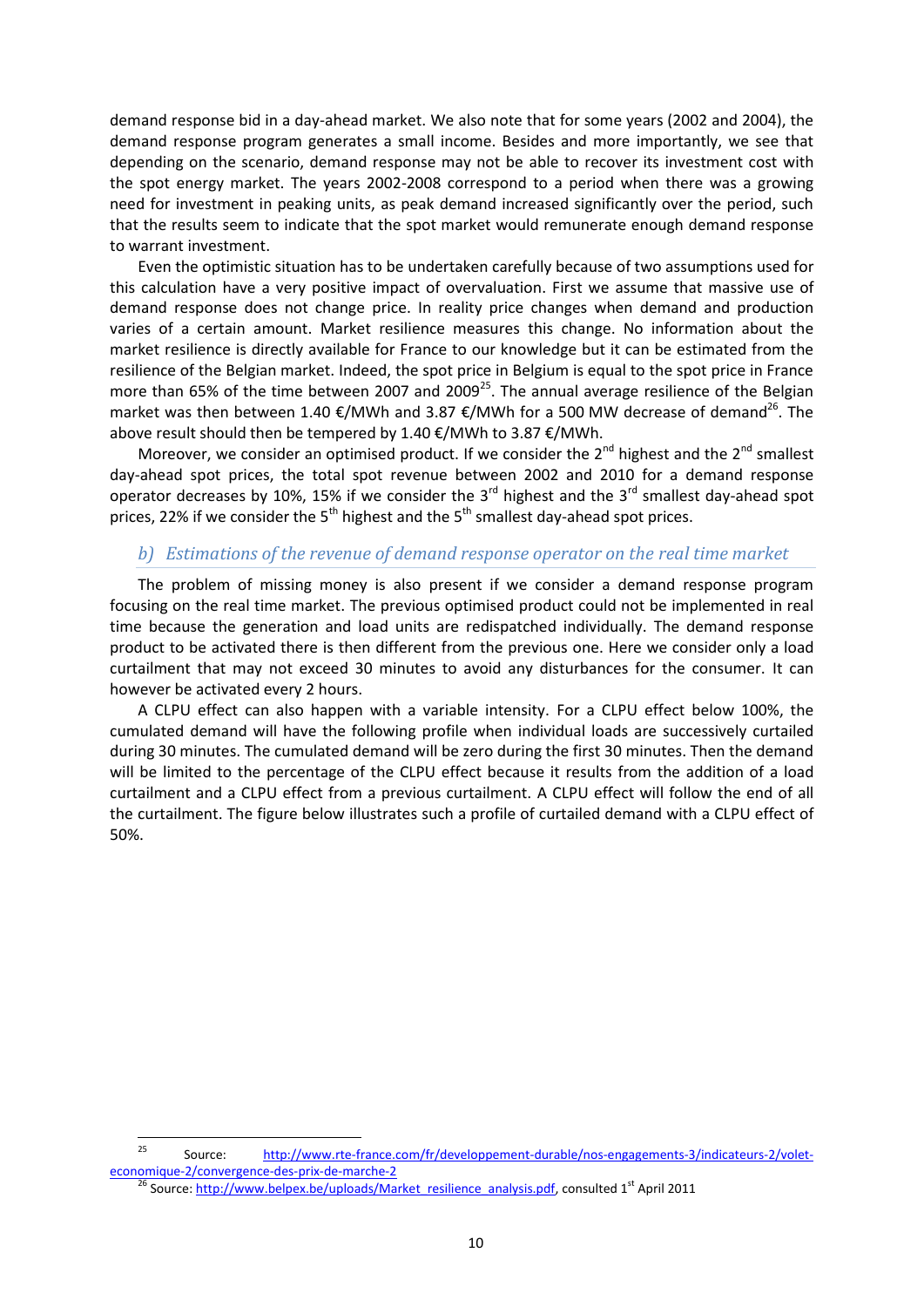Figure 3 Illustration of a demand response profile with consecutive load curtailments when the CLPU effect is 50%



The problem with such a procedure when the level of CLPU is 100% is that the curtailment is limited to the first half hour. To have a similar profile of curtailment except for the CLPU effect, it is necessary to increment each new individual curtailment by the size of the individual CLPU effect. The corollary of this strategy is twofold. For the same level of curtailment, a higher capacity of curtailment is needed. And this strategy of curtailment makes the global energy linked to the CLPU effect bigger.

Figure 4 Illustration of a demand response profile with consecutive load curtailments when the CLPU effect is 100% in order to replicate a demand response profile similar to the one observed with a CLPU effect of 50%



On the real time market, the price paid to the demand response operator is equal to its bid when it is lower than the marginal price. The balancing responsible party whose perimeter includes the demand response operator must also bear an imbalance due to the CLPU effect he pays at the upward imbalance price. Besides, we assume that a demand response operator would have to pay around 50 $\epsilon$ /MWh to the supplier of the consumers that he curtails<sup>27</sup>. This is an optimistic assumption to the point of view of the demand response operator because any superior value will decrease his revenues<sup>28</sup>. Considering these characteristics, we search for the bid price in the real time

<sup>&</sup>lt;sup>27</sup> There is currently a debate to set the production part in the regulated retail tariff between 32 and 46 €/MWh.

<sup>&</sup>lt;sup>28</sup> According data related to the French power system, we estimate that the energy cost in the regulated retail tariff is from 50 to 80 €/MWh depending on subscripted power, the type of consumers (professional or residential) and the tariff options (flat or timely differentiated).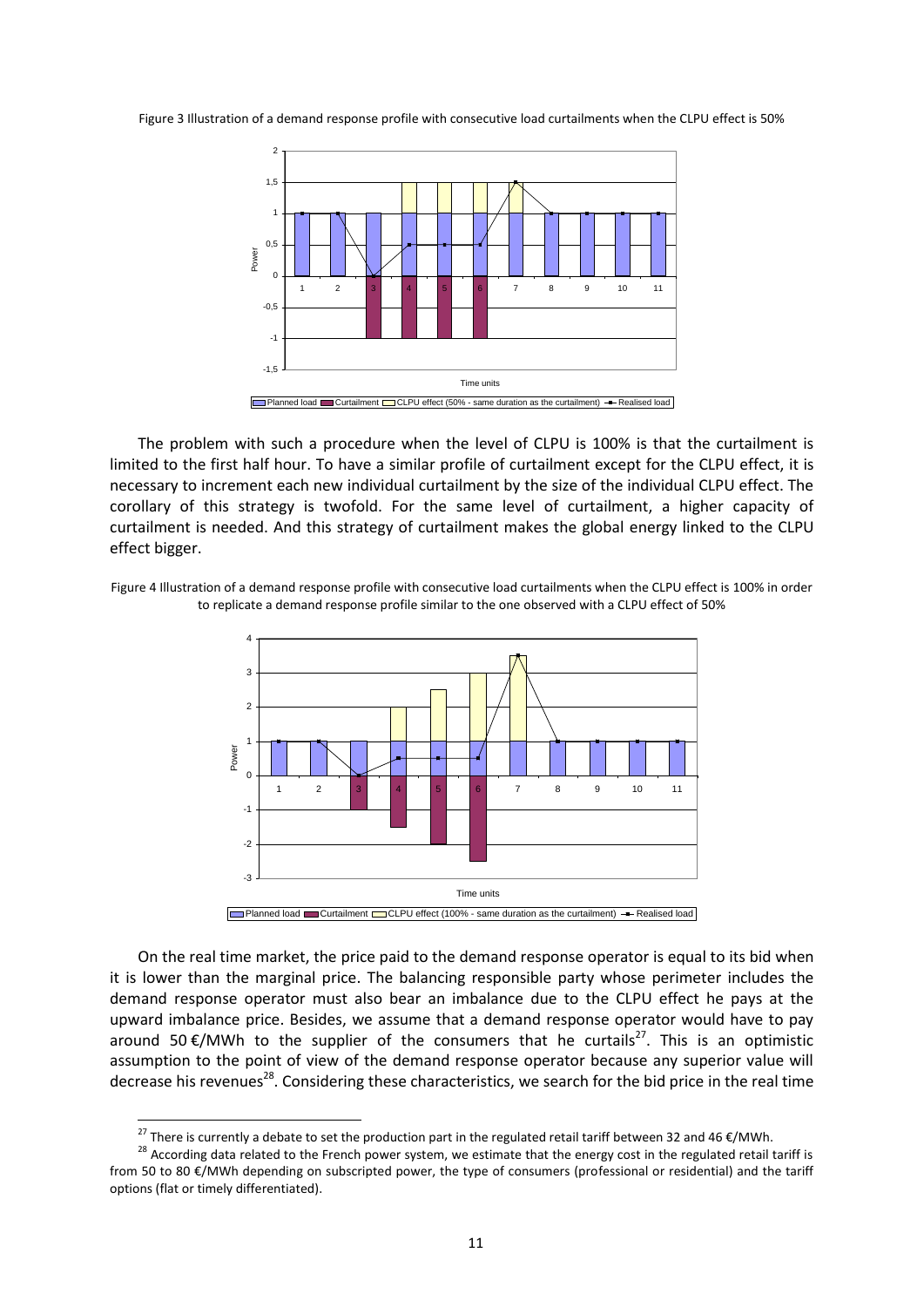market from demand response operator optimising its revenue over the past from the beginning of the French balancing market in summer 2003 to the end of 2010. The following table summarises the prices that would optimise the real time revenue of a demand response program with the different values of the CLPU effect

| Value of the CLPU effect | Price optimising the real time revenue of the<br>demand response program | Optimised revenue between 2003 and<br>2010 |
|--------------------------|--------------------------------------------------------------------------|--------------------------------------------|
| 0 %                      | 84 €/MWh                                                                 | 99 k€/MW                                   |
| 50 %                     | 94 €/MWh                                                                 | 40 k€/MW                                   |
| 100 %                    | 244 €/MWh                                                                | 1,2 k€/MW                                  |

Table 3 Prices optimising the real time revenue of a demand response program when the CLPU effect is respectively 0 %, 50 %, 100 %

With these prices for the different levels of the CLPU effect, we obtain the following annual revenue in the table and graph below.

> Table 4 Average revenue from the real time market for a demand response program with different levels of the CLPU effect between 2003 and 2010

| Average revenue (k€/MW) from the real time |                                                |     |        |  |
|--------------------------------------------|------------------------------------------------|-----|--------|--|
|                                            | market for different levels of the CLPU effect |     |        |  |
| Year                                       | 0%                                             | 50% | 100%   |  |
| 2003                                       | 7                                              | 3   | 0,4    |  |
| 2004                                       | 4                                              | 2   | 0,3    |  |
| 2005                                       | 12                                             | 5   | 0,6    |  |
| 2006                                       | 18                                             | 8   | $-0,2$ |  |
| 2007                                       | 7                                              | 3   | 0,0    |  |
| 2008                                       | 25                                             | 10  | 0,3    |  |
| 2009                                       | 10                                             | 3   | $-0,4$ |  |
| 2010                                       | 16                                             | 6   | 0,2    |  |

Figure 5 Comparison between the average annual investment cost of a demand response program and its estimated annual revenue from the real time market between 2003 and 2010



The conclusion about the profitability of a demand response focused on the real time market is similar to the conclusion we draw about the profitability of a demand response paid by the spot market. The real time revenue is volatile and it may not be sufficient to cover the investment cost (whether the optimistic or pessimistic scenario is considered) $^{29}$ .

*c) Estimations of the revenue of a demand response operator that arbitrages between the day-ahead market and on the real time market*

A demand response operator can cumulate to some extent the revenue from both the day-ahead

<sup>&</sup>lt;sup>29</sup> If the estimation of his investment cost is true, the independent demand response operator would be highly profitable either on the spot market or on the real time market.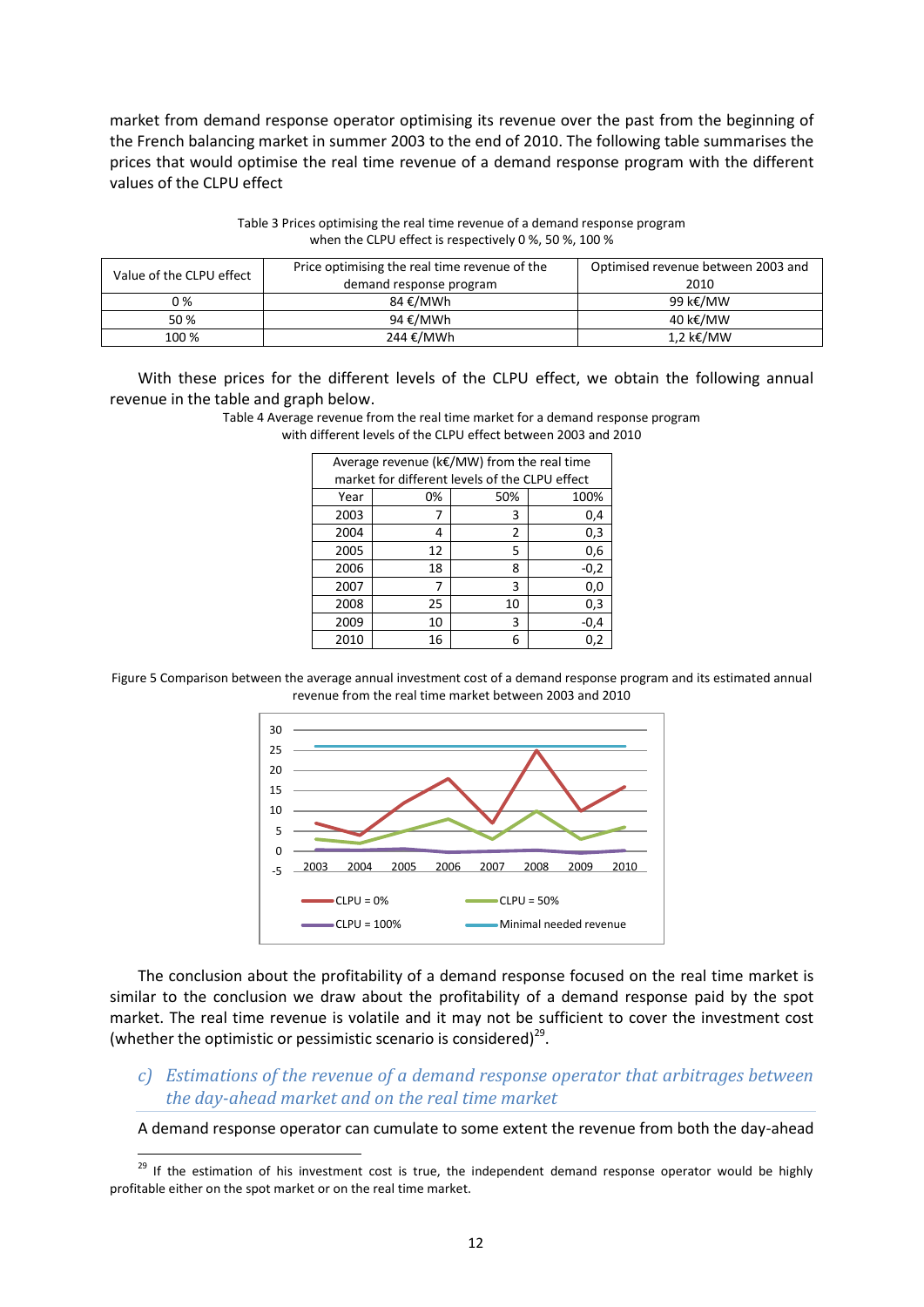market and the real time market, limiting thereby the problem of missing money. In reality, the demand response operator would face uncertainty about the real time prices while wondering dayahead whether to bid on the spot market or to wait and possibly bid on the real time market. In order to evaluate the potential revenue from such a strategy, we assume that the demand response operator perfectly anticipates the real time prices day-ahead. The demand response operator is then able to make perfect arbitrage between the day-ahead market and the real time market. In particular, when the real time price is lower than the maximum day-ahead price at peak time, he would decide to act in the day-ahead market and not in the real time market at that moment<sup>30</sup>.

We consider here the same curtailment products as the ones previously defined for each of these markets. The demand response operator is paid on the day-ahead market the maximum hourly price when it is higher than the real time price at that hour minus the minimum hourly price during the following off-peak period. He is also paid on the real time market his bid price when it is lower than the marginal price minus the compensation of the consumers that he curtails<sup>31</sup>. The balancing responsible party whose perimeter includes the demand response operator must also bear an imbalance cost due to the CLPU effect he pays at the upward imbalance price.

Considering these characteristics, we search for the price the demand response operator should bid in the real time market in order to optimise its total revenue. He cumulates the revenues collected on the real time market and on the day-ahead market. We have performed this calculus using data from the beginning of the French balancing market in summer 2003 to the end of 2010 and spot prices for the same period. The following table summarises the prices that would optimise the cumulated revenue of a demand response program arbitraging the real time and day-ahead markets with the different values of the CLPU effect.

Table 5 Prices optimising the revenue of a demand response program that arbitrages the real time market

|  |  | and the day-ahead market when the CLPU effect is respectively 0 %, 50 %, 100 % |
|--|--|--------------------------------------------------------------------------------|
|--|--|--------------------------------------------------------------------------------|

| Value of the CLPU effect | Price optimising the real time revenue of the | Optimised revenue between 2003 and |  |
|--------------------------|-----------------------------------------------|------------------------------------|--|
|                          | demand response program                       | 2010                               |  |
| 0 %                      | 83 €/MWh                                      | 314 k€/MW                          |  |
| 50 %                     | 83 €/MWh                                      | 280 k€/MW                          |  |
| 100 %                    | 289 €/MWh                                     | 158 k€/MW                          |  |

With these prices for the different levels of the CLPU effect, we obtain the following annual revenue in the table below.

Table 6 Average revenue from the arbitrage between the day-ahead market and the real time market for a demand response program with different levels of the CLPU effect between 2003 and 2010

| Average total revenue ( $k \in$ /MW) from the arbitrage between the day-ahead<br>market and the real time market for different levels of the CLPU effect |                    |                 |                  |  |
|----------------------------------------------------------------------------------------------------------------------------------------------------------|--------------------|-----------------|------------------|--|
| Year                                                                                                                                                     | CLPU <sub>0%</sub> | <b>CLPU 50%</b> | <b>CLPU 100%</b> |  |
| 2003                                                                                                                                                     | 22                 | 16              | 13               |  |
| 2004                                                                                                                                                     | 18                 | 16              | 11               |  |
| 2005                                                                                                                                                     | 39                 | 35              | 22               |  |
| 2006                                                                                                                                                     | 47                 | 43              | 25               |  |
| 2007                                                                                                                                                     | 37                 | 35              | 26               |  |
| 2008                                                                                                                                                     | 61                 | 56              | 29               |  |
| 2009                                                                                                                                                     | 47                 | 42              | 20               |  |
| 2010                                                                                                                                                     | 41                 | 37              | 14               |  |

The three figures below illustrate the origin of the revenue, either from the day-ahead market or

 $30$  Or conversely the real time price is higher than the day-ahead price when the latter is maximum, he would decide to act in the real time market at that moment and search for the moment when the spot price is the second higher.

<sup>31</sup> He has to paid 50 €/MWh to the supplier in this case (see *supra*).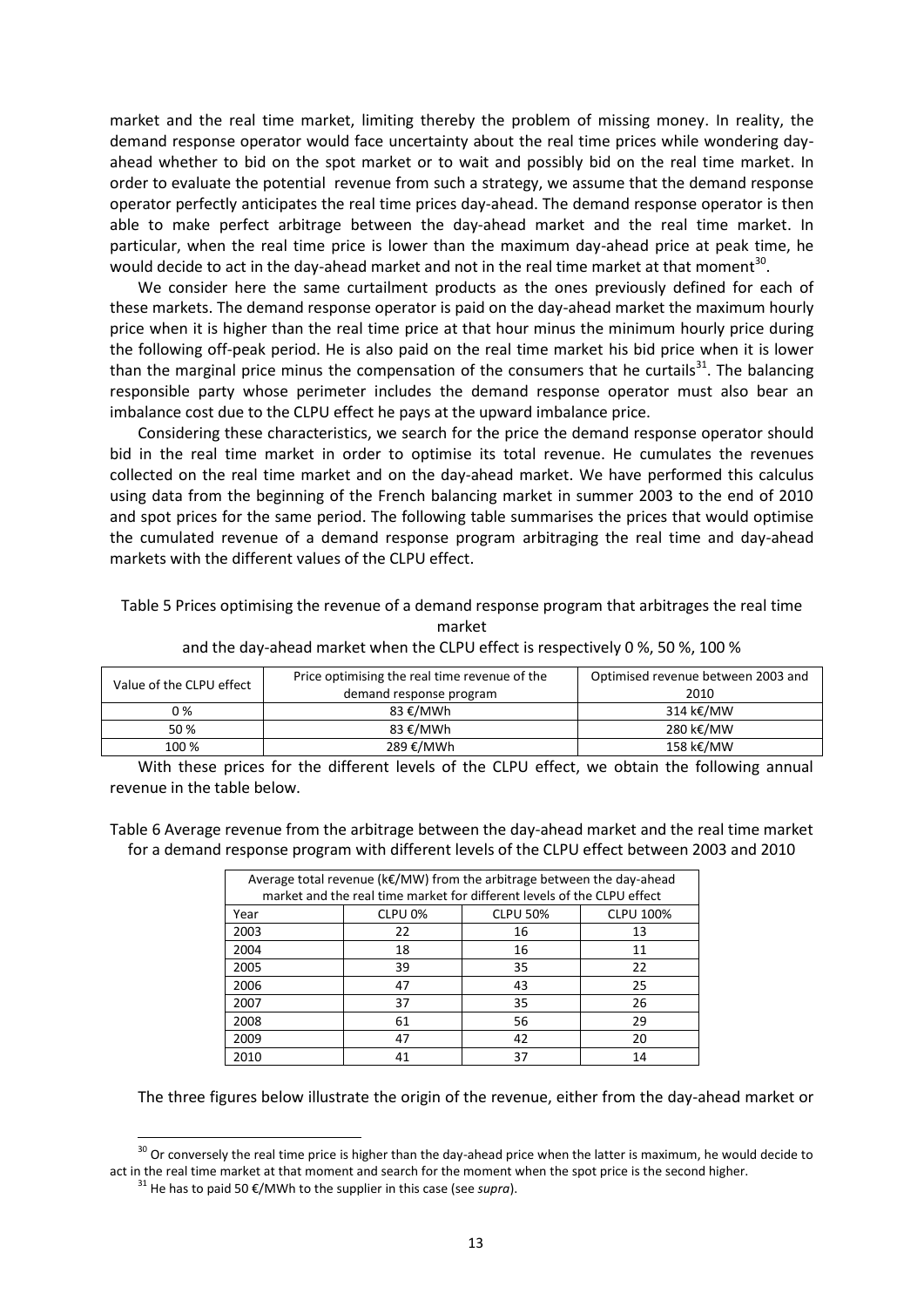from the real time market respectively for the three considered values of the CLPU effect. They also allow to compare for a demand response operator adopting this strategy with the minimum needed revenue, that is to say 26 k€/MW the minimum annualised investment cost of a demand response program we previously calculated.

Figure 6 Comparison between the minimum annualised investment cost of a demand response program and its annual revenue from the arbitrage between the day-ahead and real time markets between 2003 and 2010 with a 0 % CLPU effect





# Figure 7: with a 50 % CLPU effect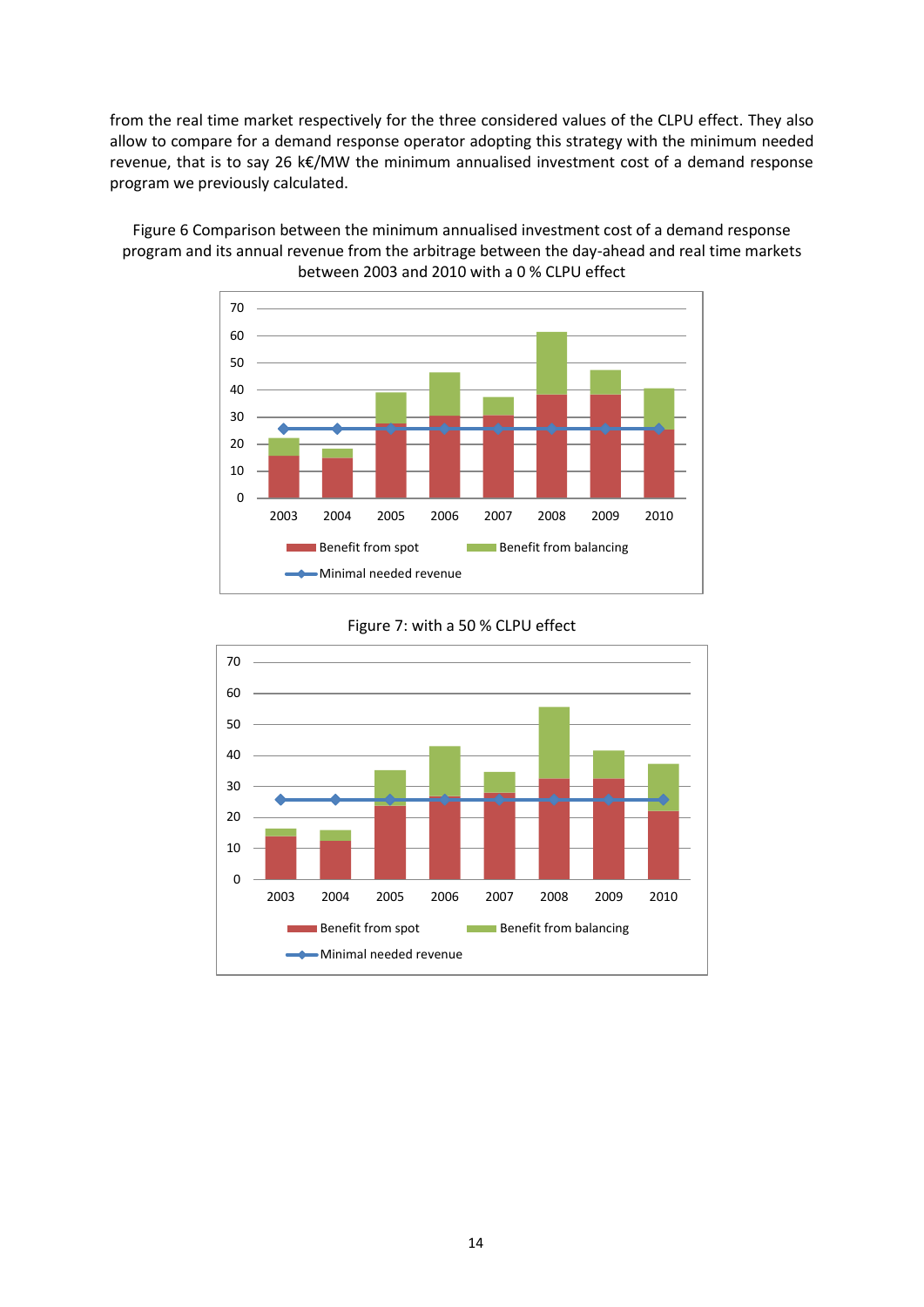

Figure 8 with a 100 % CLPU effect

The analysis of the figures 6 to 8 shows that a demand response operator experiencing a CLPU effect below 50 % would have earned a revenue between 2005 and 2010 from the perfect arbitrage between the day-ahead market and the real time market above the minimum required level to avoid any problem of missing money. This optimistic result should of course be tempered. We assume a perfect arbitrage between day-ahead and real time. This result encompasses risk for the business of any demand response operator because he may not perfectly manage his bid on the two markets on an hourly base in presence of uncertainties<sup>32</sup>. Besides, if his annual revenues are here higher than the minimum needed revenue, they are still far from the less pessimistic level of the annualised investment cost of a demand response operator (211 k $\epsilon$ /MW as calculated in table 1). The problem of missing money may then still remain with imperfect arbitrage between the day-ahead market and the real time market.

# **4 Which solution to solve the missing money problem for a demand response program?**

Several electricity markets currently implement different tools to solve the missing money problem for peak generation as table 5 shows it.

|           | Long term contracts        | Capaciy payment<br>(whose variant with<br>flexible price) | Capacity obligation and<br>capacity market |
|-----------|----------------------------|-----------------------------------------------------------|--------------------------------------------|
| Countries | Portugal                   | Spain, Italy                                              | USA regional markets: PJM,                 |
|           | Sweden, Norway, France, GB | Argentina, Chile,                                         | NY.                                        |
|           |                            | Colombia, Peru,                                           | New England                                |

| Table 7 Tools to solve the missing money problems and the countries |
|---------------------------------------------------------------------|
|---------------------------------------------------------------------|

Some markets have implemented regulation-oriented mechanisms to remunerate peak generation while other regions have implemented market-oriented mechanisms to remunerate peak generation. Finon and Pignon (2008) distinguish four main types of solutions to compensate for the missing money problem: namely Strategic Reserves, Long Term Contract, Capacity Payment and Capacity Market. They have characterised them with different criteria (Capability to control the

 $32$  For instance, an operator can anticipate low revenue with quite low uncertainty from the day-ahead market hoping for higher but more uncertain revenue from the real time for the same hour.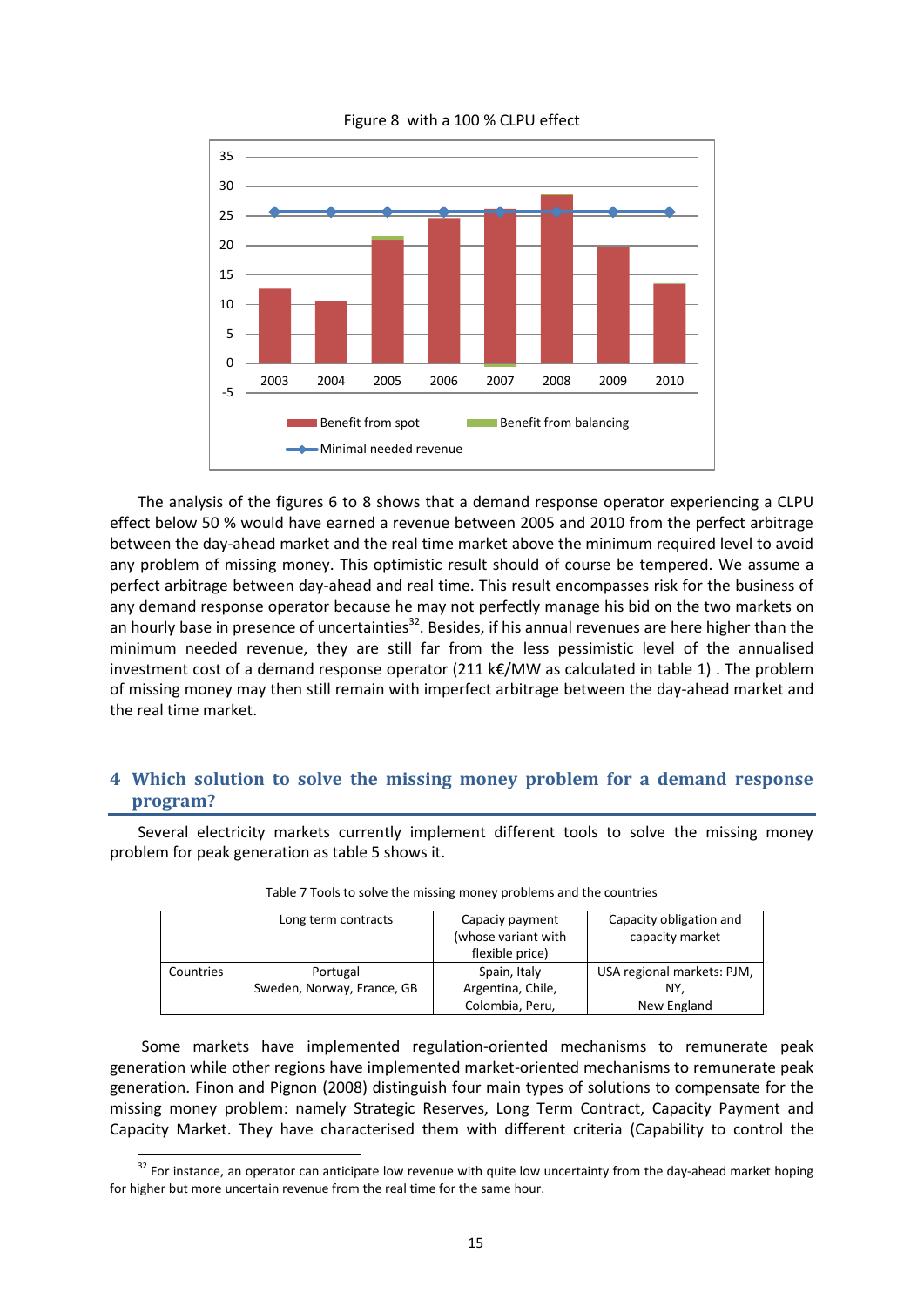reliability level, capability to secure peak generation investment, coherence with energy market, robustness to strategic behaviour, compatibility with decentralised action). To evaluate the match between these different capacity mechanisms and the distinctive characteristics of demand response, the features of demand response program that distinguishes it from peak generation must then be integrated in the previous analysis framework.

We will present the solutions from the most integrated and regulated solutions to the more market-oriented solutions. We will evaluate the matching between with the solution of long-term capacity contracts (Section 3.2.1), of capacity payments (Section 3.2.2) and finally of the capacity markets (Section 3.2.3) and the above mentioned specificities of demand response program (control and dynamics of the customer base).

## 4.1.1 The long term contracts

The long-term contracts are contracts between the TSO and producer in which the producer agrees to make available to the TSO a certain amount of generation capacity at peak time (Finon & Pignon, 2008). When the TSO wants it, he may ask the generator to use all or part of the capacity under contract. The producer is then paid for the availability of its capacity and for the used energy at prices determined in the contract.

Many countries have chosen the solution of long-term contracts to reward the peaking units. France, New Zealand or the Scandinavian countries are some of these countries. The generation capacity that must be contractualised is determined after a consultation between the government, the regulator and the TSO. Producers are then selected through a competitive tender.

The long-term contracts however have a main drawback similar to the drawback of the integrated strategic reserve (Finon, Meunier, & Pignon, 2008). Indeed, the TSO may ask some its contractors to run while it is not needed. As a result, the market would be distorted by an overuse of long term contracts and would exclude of the merit order some generation units that are cheaper than those related to long-term contracts. To limit this impact, many countries have chosen to set a threshold price below which the TSO can not dispatch these generation units with such a long-term contract.

The long term contracts seem more conducive to a demand response program. A market participant other than the TSO may build and sell the demand response program toward customers and toward the TSO. However, the long-term contracts may be very difficult to implement because the curtailment capacity will continuously vary over time with the dynamics, increasing or decreasing, of the customer base. If the demand manager wants that its whole curtailment capacity is always remunerated, he would then have to renegotiate regularly existing contracts with the TSO or sign new ones. The main risk is misalignment of the customer base and demand response capacity. If the customer base provides a curtailment capacity smaller than the contractual capacity, the demand response operator can no longer honour its commitments to the TSO. If the customer base provides a curtailment capacity bigger than the contractual capacity, the demand response operator undervalues its ability to modify demand levels.

One solution for the demand manager<sup>33</sup> is to build its contract with the TSO with a degree of flexibility in connection with the development of its customer base. But the rationale of the TSO is to search for firm commitments to address the coverage of the peak time. So what would be the TSO willingness to commit on a variable volume of demand response to ensure long term peak capacity? Objectively, such a contract between the TSO and the demand manager would only be for the TSO an minor tool among others that are more conventional like peak generation to cover load at peak time.

## 4.1.2 Capacity payment

 $33$  A second solution for the demand manager would be to lock its customer base with long term contracts to avoid any variation of demand response capacity, imposing exit costs for example. The previously raised problem is thus solved once the customer base is established. But the phase when the customer base is being constituted will always be problematic and the competition concern can be great.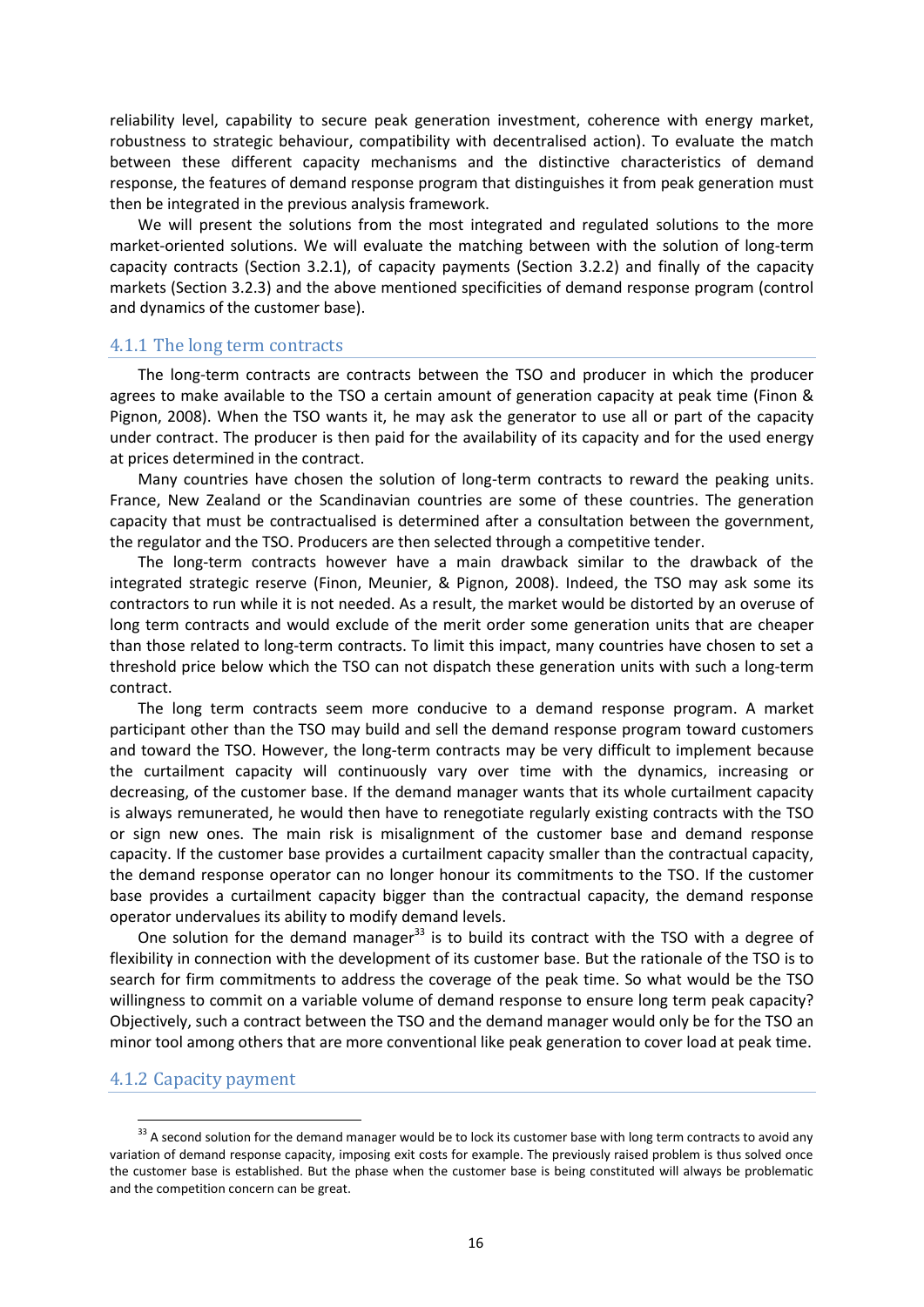In different countries, capacity payments schemes have been tested to fix the issue of the generation missing money. England and Wales before the reform of NETA in 2000, Spain, New Zealand and several Latin American countries (Argentina, Chile, Colombia, Peru) have adopted a capacity payment solutions with very contrasted results. We will review these experiences and determine how they can help us to go a step further in our analysis of demand response solutions.

In England and Wales before the reform of NETA in 2000 for instance, a producer was paid by the formula depending on its availability for the considered period:

Revenue = blackout probability x (VoLL – SMP)

where VoLL = Value of Lost Load

**.** 

SMP = System Marginal Price

This payment has drawn sharp criticism on each component of remuneration (Staropoli, 2001; Perez, 2002). Indeed, some producers had incentive to withdraw capacity in order to increase the likelihood of stress or blackout of the system and thus their compensation. Similarly the level of the VoLL is important. The VoLL is set either in an administered manner with the risk of associated lobbying or with a market mechanism with the risk of price manipulation.<sup>34</sup> For all these reasons, this system of capacity payment has been abandoned in the great reform of the English pool in 2000. Other countries implement a slightly different capacity payment mechanism. In Spain and in some countries in Latin America (Argentina, Chile, Colombia, Peru), the capacity payment is made ex post. The formula used is as follows:

#### Revenue = available generation capacity x fixed price

The price for capacity may vary seasonally or remain fixed. This system has led to conflicts on the determination of the actual available capacity of a hydroelectric plant. But above all, having to be available has had perverse effects. Indeed, some producers are encouraged to make bids very high on the spot market so that they are sure they will not be dispatched but they will and get paid for their notional capacity. Old generators can then have a wealthy second life while not running with such a bidding strategy getting pay for capacity (MW) but not for generation (MWh).

Under the assumption that demand response is eligible to capacity payment, this mechanism is more suitable to allow the development of demand response. As for the long-term contracts, a market participant other than the TSO may build and sell the demand response program toward customers and toward the TSO with a price determined in advance. However, with the capacity payment, there is no long term commitment on the volume. The problem of commitment with the TSO on a fixed demand response capacity here vanishes. The demand manager has a strong incentive to invest without having to manage the effects of changes in its customer base on its relations with the TSO. However considering the risk that the TSO undergoes in such a situation, it is unlikely that demand response be let eligible to capacity payment.

## 4.1.3 The introduction of a new market: the capacity market

In half of the power markets of the USA, each electricity supplier must be able to demonstrate to the Independent System Operator (ISO) that it can withstand all the demands on its customers in case of peak time plus a certain margin (Finon & Pignon, 2008). It has three tools to achieve this goal: 1° its own generation capacity, 2° the long-term contracts it has with other producers in the area of its ISO, 3° some additional generation capacity rights that he may acquire or exchange on a dedicated capacity market.

Indeed, capacity markets have been introduced in some USA regions. The producers can

<sup>&</sup>lt;sup>34</sup> Besides, the level of SMP in the English-Welsh pool was also said to be more the result of market power than the result of a competitive game (Evans & Green, 2004).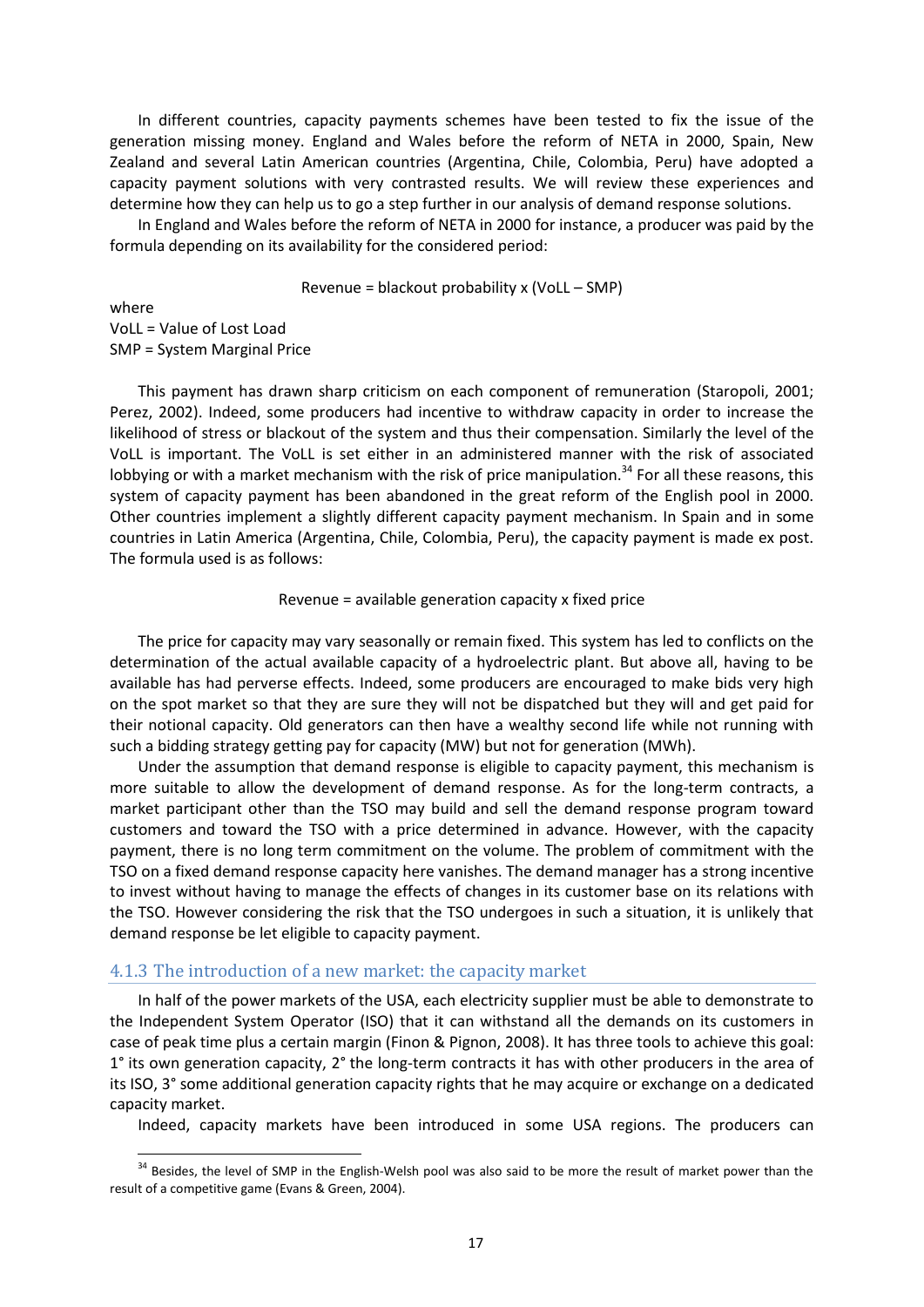exchange capacity credits on a market and are then compensated for the capacity they have (in addition to their revenue from the energy market for their output). However, if a producer is not able to produce in case of need of the capacity for which he was paid for, he will face very heavy penalties incentives. Overall, these capacity markets, once cured effectively of their infancy problems<sup>35</sup>, proved to be effective when mature.

The capacity market is essential for the generators in the USA. Their revenue from the capacity market is such that without this revenue for their capacity, a lot of producers would have disappeared (Joskow, 2008).

Experience with forward capacity markets since 2007 in PJM and New England demonstrates that these markets have been very efficient in driving investment in demand response and energy efficiency. In New England, demand response has increased from about 600 MW in 2007 to more than 3,000 MW in the 2010 auction for capacity in 2013. A similar trend has been observed in the PJM capacity market.



Figure 9 Evolution of demand resources selected into the New England capacity market (Source: IHS Cambridge Energy Research Associates, ISO-NE)

It is interesting to pay a closer look at the different types of demand response that can participate into the New England capacity market. There are residentially two types of demand resources:

- Active (Demand response): Respond to real-time conditions and dispatch instructions
- Passive (Energy efficiency): Reduce demand during broad time periods, but do not respond to real-time conditions

There are a number of conditions that demand response needs to meet to be qualified to participate in the capacity market: resources must be at least 100 kW, active resources must have interval metering, and face a number of obligations such as submitting a two day forecast of the hourly demand reduction capability (daily). Active resource also must curtail electrical usage within 30 minutes of receiving instruction.

<sup>&</sup>lt;sup>35</sup> Roques (2008) has shown that they could be volatile, disconnected from the energy market and focused on the short run while related to long run with investment.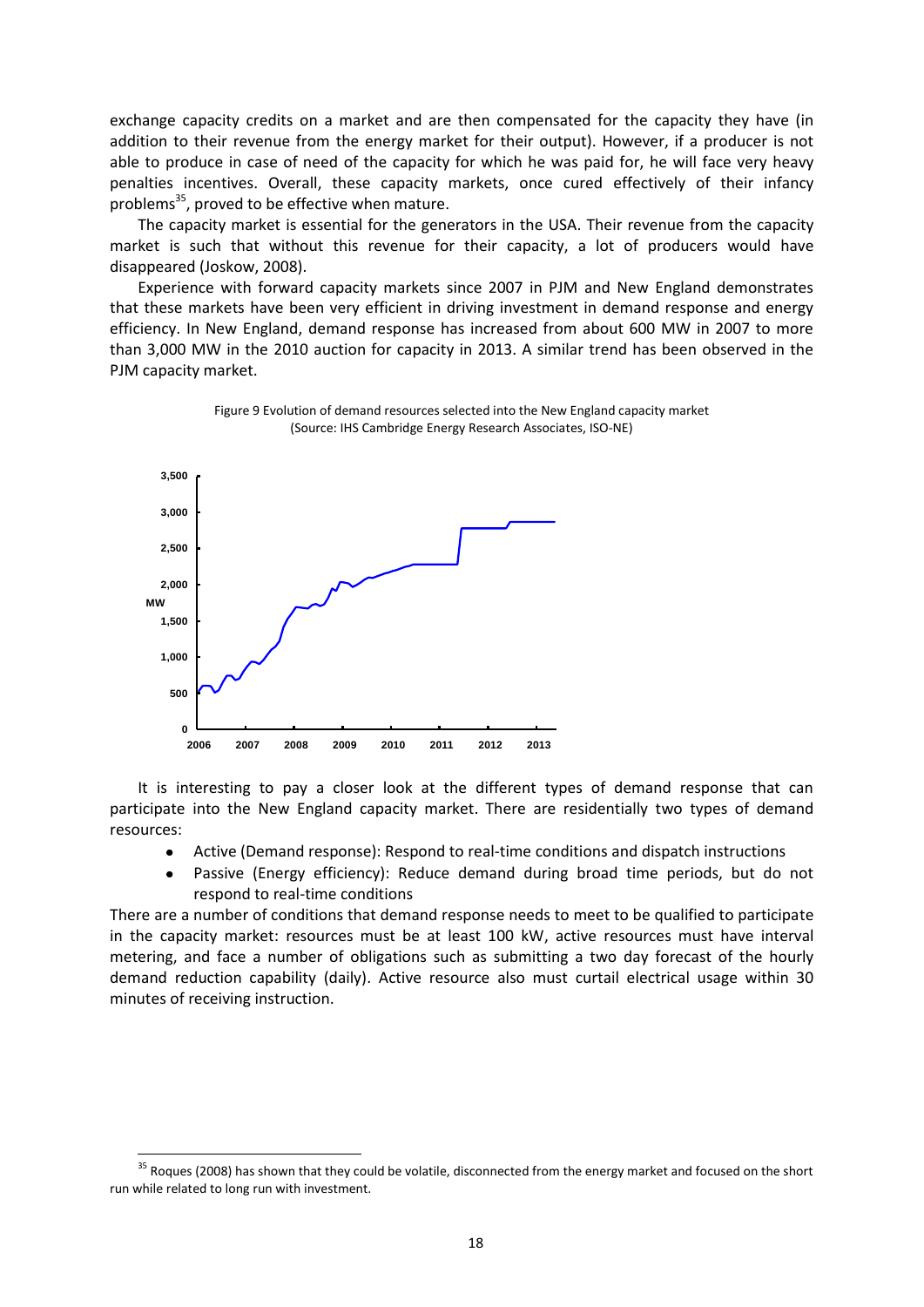|                                    | <b>Merchant</b> | <b>Government</b> | <b>Utilities</b> | <b>Total</b> |
|------------------------------------|-----------------|-------------------|------------------|--------------|
|                                    |                 | (in megawatts)    |                  |              |
| Distributed Generation (Fossil)    | 24              | 28                | 35               | 86           |
| Distributed Generation (Renewable) | $\Omega$        | <1                | $\Omega$         | <1           |
| Load Management                    | 1,023           | $\overline{2}$    | 181              | 1,206        |
| Real-Time Emergency Generation*    | 502             | $\overline{0}$    | 128              | 630          |
| <b>Energy Efficiency</b>           | 235             | 149               | 591              | 975          |
| <b>TOTAL</b>                       | 1,783           | 180               | 934              | 2,898        |

## Table 8 Demand Resources by Category – 2012/13, New England capacity markets

At the EU level and at the Member States level, the need for a capacity market is debated without clear conclusion up to now (Finon & Pignon, 2008).

To our understanding, the capacity market is the solution that fits the best to the requirements for the demand response program in an all market context. Indeed, the demand manager acting on the capacity market can adjust its volume with the dynamics of its customer base. However, the response rate of customers to the curtailment signal still remains a problem. For a non controlled demand response program, this response rate can be low. Consequently, the demand manager can never be paid for the full management capacity he has.

# 4.1.4 Comparison of the different approaches

The above results show a high correlation with the way smart meters and demand response develop in the countries considered here. In Europe, the following figure gives the division between 3 types of countries: The countries in yellow stand for the countries that have implemented a roll-out policy to force the deployment of smart meters, basis of any demand response program. The countries in pink represent the countries with a roll-out policy under discussion. And, the countries in blue are those with neither policy nor project under discussion yet. We notice in Europe a quite large consensus to resort on roll-out policy to deploy smart meters in prelude to the implementation of demand response program. This is because the European markets generally have no way in their market design to see smart meters and demand response be developed on a merchant basis.



Figure 10 Illustration of a demand response profile with consecutive load curtailments when the CLPU effect is 50%

Source: (1) ERGEG: Status Review on Regulatory Aspects of Smart Metering, 19th October, 2009 (2) Jorge Vasconcelos: Survey of Regulatory and Technology Development Concerning Smart Metering In the European Union Electricity Market, 2008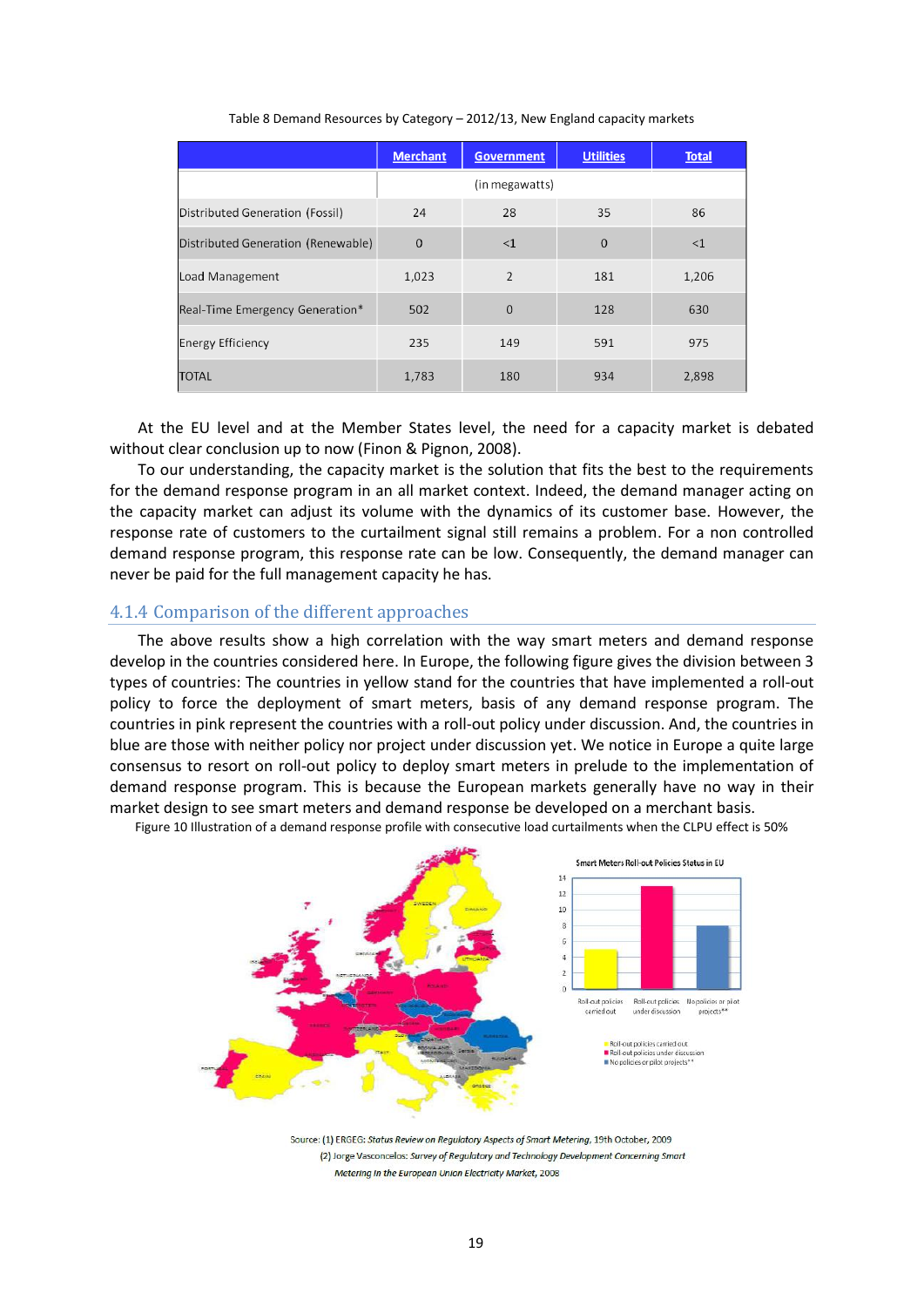Inversely, several merchant initiatives for demand response have emerged in the North East of the USA. The table below proposes a review of companies engaged in such a business. Nevertheless, we can note that they mainly focus on the big or mid-size consumers because they are the easiest sources of demand response to harvest with a relatively small numbers of smart meters to install compared to the demand response volume.

| Companies engaged in demand response<br>with consumers that are | Industrial ones | Tertiary ones | Domestic ones |
|-----------------------------------------------------------------|-----------------|---------------|---------------|
| Energy Connect,                                                 | x               | x             |               |
| <b>Energy Curtailment Specialists,</b>                          | x               |               |               |
| North America Power Partners,                                   | x               | x             |               |
| EnerNOC, Inc.,                                                  | X               |               |               |
| CPower, Inc.,                                                   | x               | x             | x             |
| Comverge,                                                       | x               | x             | x             |
| Site-Controls, LLC,                                             | X               | X             |               |
| Powerit Solutions,                                              | X               |               |               |
| RTP Controls, Inc.,                                             | x               |               |               |
| <b>Energy Optimizers USA</b>                                    |                 | X             |               |

Table 9 Companies engaged in demand response in the USA

# **5 Conclusion**

In this paper, we assumed that demand response for small consumers could be a competitive activity. And we then wondered which market design (if any) could permit the merchant development of demand response and smart metering. We answered this question considering the similarities (as for investment, use and economic function) between peak generation and demand response and the difficulties experienced at the international level by peak generation for its revenue in a pure market configuration and the solutions proposed by the electricity markets (Finon & Pignon 2008). We then extended the analysis provided by Finon & Pignon (2008) including the two specificities of limited controllability and dynamics of the customer base due to the intermediated nature of demand response program.

Studying the matching between the incentive mechanisms implemented to ensure sufficient peak generation investment and these two specificities of demand response, we find that the capacity market is the solution that fits the best to the requirements for the demand response program in an all market context. This is because it provides flexibility to the demand response operator while ensuring a given capacity level to the TSO.

The study of the development of demand response program in the USA where capacity markets are implemented confirms that demand response can develop in a competitive way when the market design is adequate. In other countries where other investment incentive mechanisms are implemented, the market design must be patched with regulated mandatory roll-out to foster the development of demand response. Demonstrating that demand response can develop without regulatory action with an adequate market design leads also to the conclusion that demand response and smart metering can be competitive activity under the conditions that an adapted market design is implemented.

We see four further research directions that could complete our work. First, the effect of a major participation of demand response in the power market could be integrated to have a more accurate evaluation of the revenue for demand response operator. Second, strategies could be developed to maximise the revenue of a demand response operator with temporal arbitrage between the day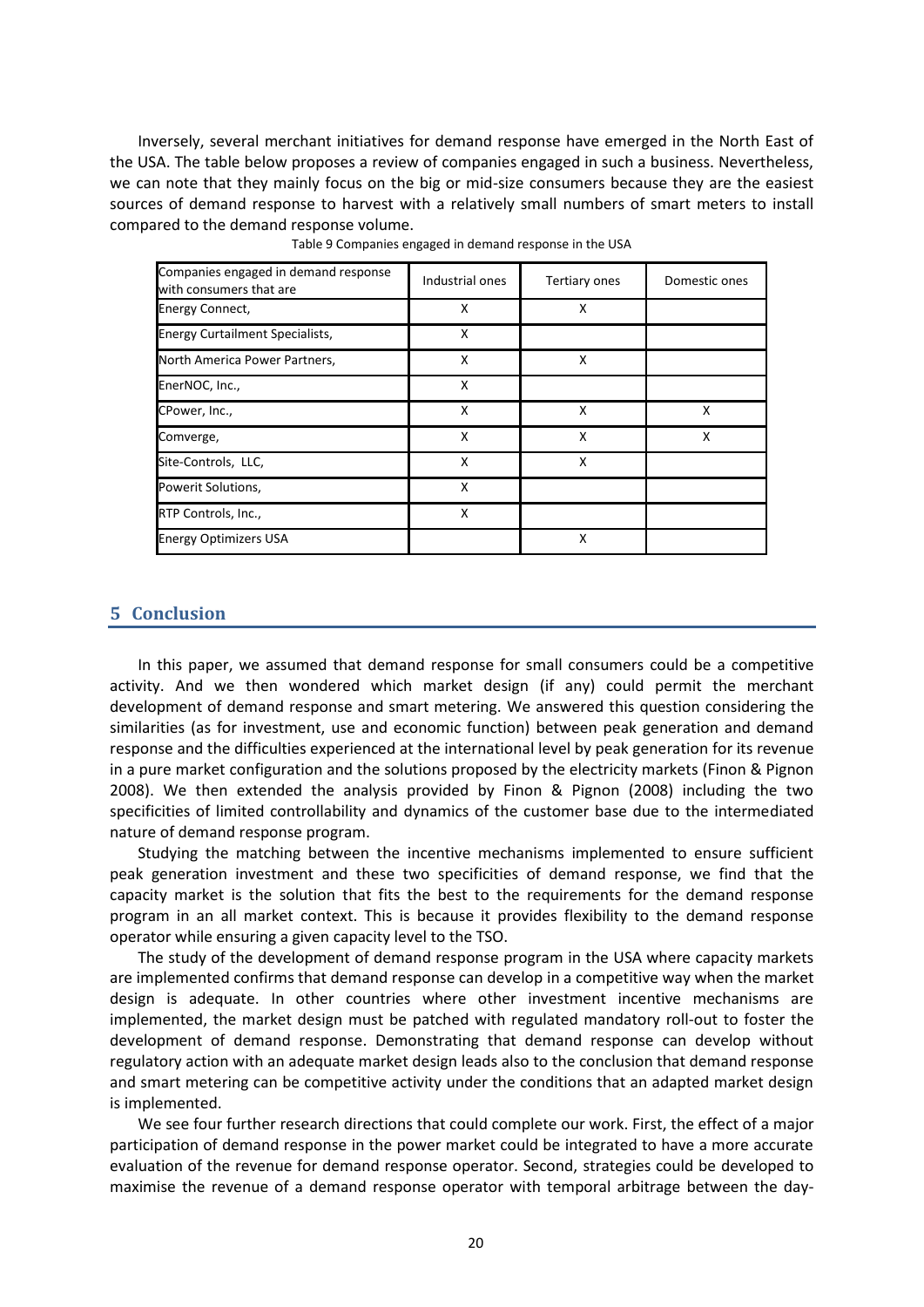ahead and real time markets. Besides, we could extend our analysis to the revenue that a demand response operator could receive while doing load shifting integrating the rebound effect appearing when curtailed load gets back into operation.

At last, an important issue to be considered is the implementation of capacity market without a pool (even a semi-mandatory one). Indeed, capacity market has only been implemented in power system whose market design is structured around a pool. It is then easy to track the participation of individual generators all along the different temporal steps of the power market (capacity, day-ahead and real time) and so the fulfilment of their capacity obligations (Cramton and Stoft, 2006). But in Europe, the national market designs are generally organised with power exchanges for the dayahead and intraday trade where the bids are not identified to specific generators but are the results of an aggregated portfolio optimisation of each market participants. It is then very hard to track the fulfilment of capacity obligations by individual generators all along the different temporal steps of the market in particular in the day-ahead and intraday market. The implementation of a capacity market in France for instance (recommended by the association of French electricity producers - UFE, 2010) then opens wide questions about the market design of such a system.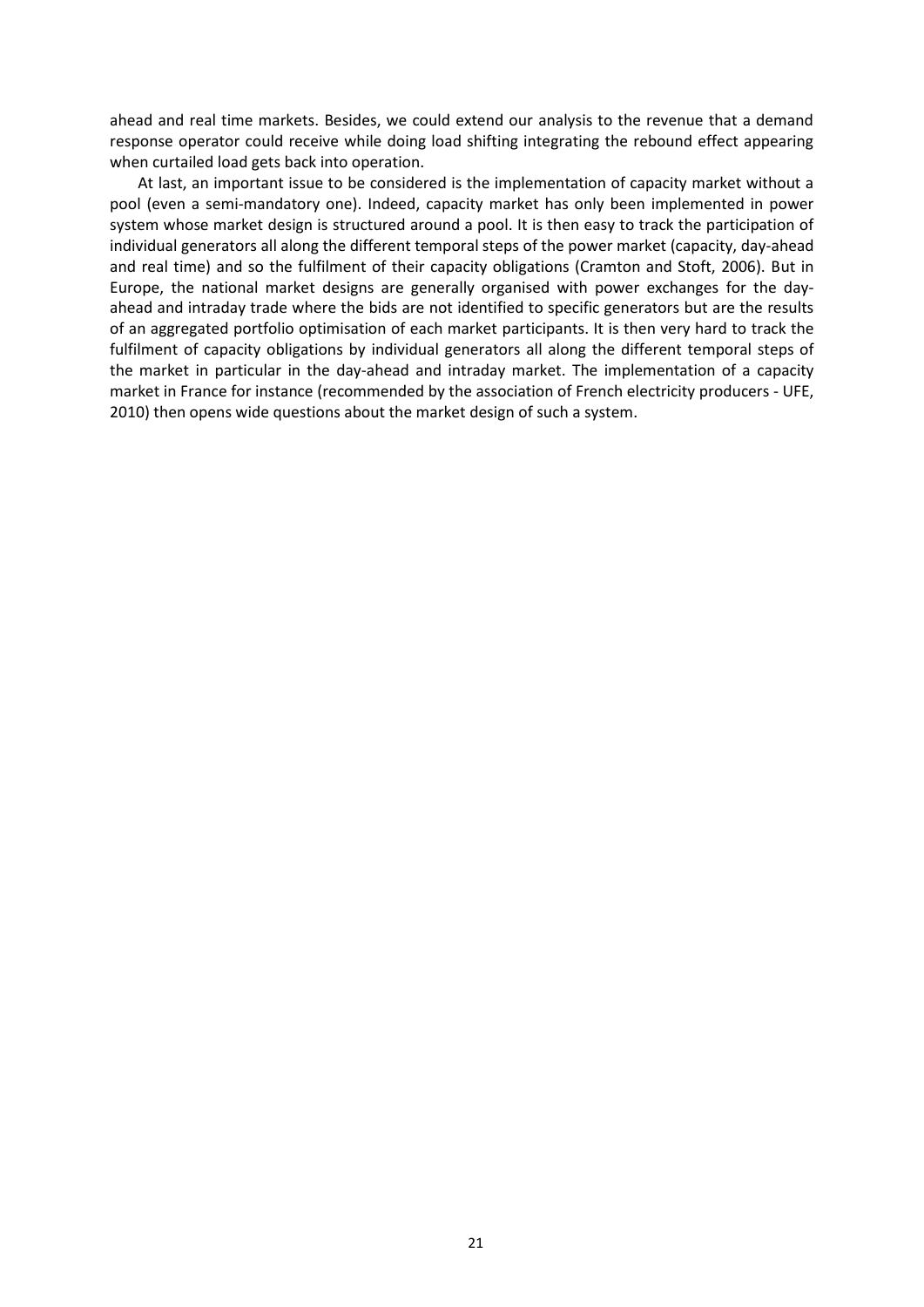## **References**

Agneholm E., 1999. Cold Load Pick-up. Department of Electric Power Engineering, Chalmers University of Technology, submitted in partial fulfilment of the requirements for the degree of Doctor of Philosophy. Göteborg, Sweden.

[www.webfiles.portal.chalmers.se/et/PhD/AgneholmEvertPhD.pdf](http://www.webfiles.portal.chalmers.se/et/PhD/AgneholmEvertPhD.pdf)

Albadi, M. H., & El-Saadany, E. F., 2008. A summary of demand response in electricity markets. *Electric Power Systems Research* , 1989-1996.

Cappers, P., Goldman, C., & Kathan, D., 2009. Demand response in U.S. electricity markets: Empirical evidence. *Energy*. July.

Deconinck, G., 2008. *"An evaluation of two-way communication means for advanced metering in Flanders (Belgium)".* Published in [Instrumentation and Measurement Technology Conference](http://ieeexplore.ieee.org/xpl/mostRecentIssue.jsp?punumber=4539706)  [Proceedings, 2008. IMTC 2008. IEEE.](http://ieeexplore.ieee.org/xpl/mostRecentIssue.jsp?punumber=4539706) Pp 900-905. Available on [\(http://ieeexplore.](http://ieeexplore/) i[eee.org/stamp/stamp.jsp?tp=&a](http://ieeexplore.ieee.org/stamp/stamp.jsp?tp=&)rnumber=4547164)

EPEX Spot, 2010. Market data.

[http://www.epexspot.com/fr/donnees\\_de\\_marche/fixing/auction-table/2010-04-25/FR](http://www.epexspot.com/fr/donnees_de_marche/fixing/auction-table/2010-04-25/FR)

ERGEG, 2009. Status Review on Regulatory Aspects of Smart Metering, 19<sup>th</sup> October. [www.energy](http://www.energy-regulators.eu/)[regulators.eu](http://www.energy-regulators.eu/)

EU-DEEP business model 1, undated. *Aggregating commercial and industrial demand response to balance intermittent generation*.<http://www.eu-deep.com/index.php?id=395&categorie=i>

EU-DEEP recommendations, undated. [www.eu-deep.com/index.php?id=395](http://www.eu-deep.com/index.php?id=395)

Evans J., Green R., 2004. Why did British electricity prices fall after 1998? Working paper 0307, MIT CEEPR

Faruqui, A., & Earle, R. 2006. Demand Response and Advanced Metering. *Regulation* , 24-27.

Faruqui, A., & Sergici, S. 2009. Household Response to Dynamic Pricing of Electricity - A Survey of the Experimental Evidence*.*

Finon D., Pignon V. (ed), 2008. Capacity Mechanisms in Imperfect Electricity Markets. Utilities Policy, 16, pp 141-228*.*

Finon, D., & Pignon, V. 2008. Electricity and long-term capacity adequacy: The quest for regulatory mechanism compatible with electricity market. *Utilities Policy, 16*, pp. 143-158.

Finon, D., Meunier, G., & Pignon, V. 2008. The social efficiency of long-term capacity reserve mechanisms. *Utilities Policy , 16*, pp. 202-214.

Glachant J.-M; and Perez Y. 2010. L'analyse économique appliquée à la problématique des effacements diffus, contribution au débat de l'affaire CRE-Voltalis, *Revue de l'Energie* N°597, septembre octobre.

Haney A.B., Jamasb T. and Pollitt M. 2009. Smart Metering and Electricity Demand:Technology, Economics and International Experience Working Paper University of Cambridge, February 2009 CWPE 0905 & EPRG 0903

Hogan, W. 2007. ELECTRICITY RESOURCE ADEQUACY: RELIABILITY, SCARCITY, MARKETS, AND OPERATING RESERVE DEMAND CURVES. Conference on The Economics of Energy Markets, IDEI, Toulouse, France, January 15-16, 2007.

Joskow, P. L. 2008. Capacity payments in imperfect electricity markets: Need and design. *Utilities Policy , 16*, pp. 159-170.

National Energy Technology Laboratory (NETL), 2010. Backup Generators (BUGS): The Next Smart Grid Peak Resource. April 15. [http://www.netl.doe.gov/smartgrid/referenceshelf/whitepapers/BUGS\\_The%20Next%20Smart%20G](http://www.netl.doe.gov/smartgrid/referenceshelf/whitepapers/BUGS_The%20Next%20Smart%20Grid%20Peak%20Resource%20(April%202010).pdf) [rid%20Peak%20Resource%20\(April%202010\).pdf](http://www.netl.doe.gov/smartgrid/referenceshelf/whitepapers/BUGS_The%20Next%20Smart%20Grid%20Peak%20Resource%20(April%202010).pdf)